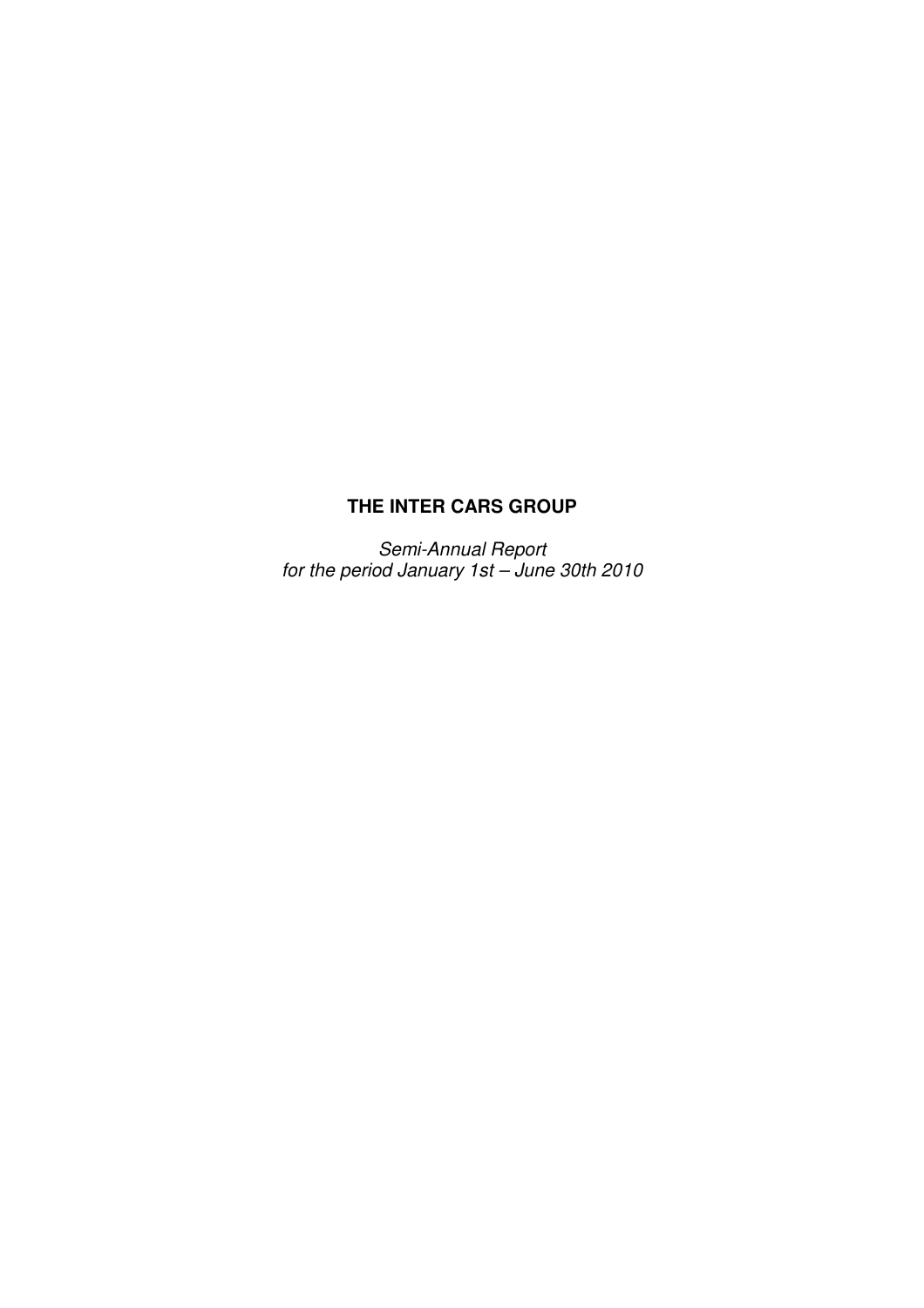

## **CONTENTS**

### **PART I**

| INTERIM CONDENSED CONSOLIDATED FINANCIAL STATEMENTS FOR THE PERIOD FROM |  |
|-------------------------------------------------------------------------|--|
|                                                                         |  |

### **PART II**

| SEMI-ANNUAL REPORT ON THE OPERATIONS OF THE INTER CARS GROUP IN THE PERIOD |  |
|----------------------------------------------------------------------------|--|
|                                                                            |  |

## **PART III**

| INTERIM CONDENSED SEPARATE FINANCIAL STATEMENTS OF INTER CARS S.A. FOR THE |  |
|----------------------------------------------------------------------------|--|
|                                                                            |  |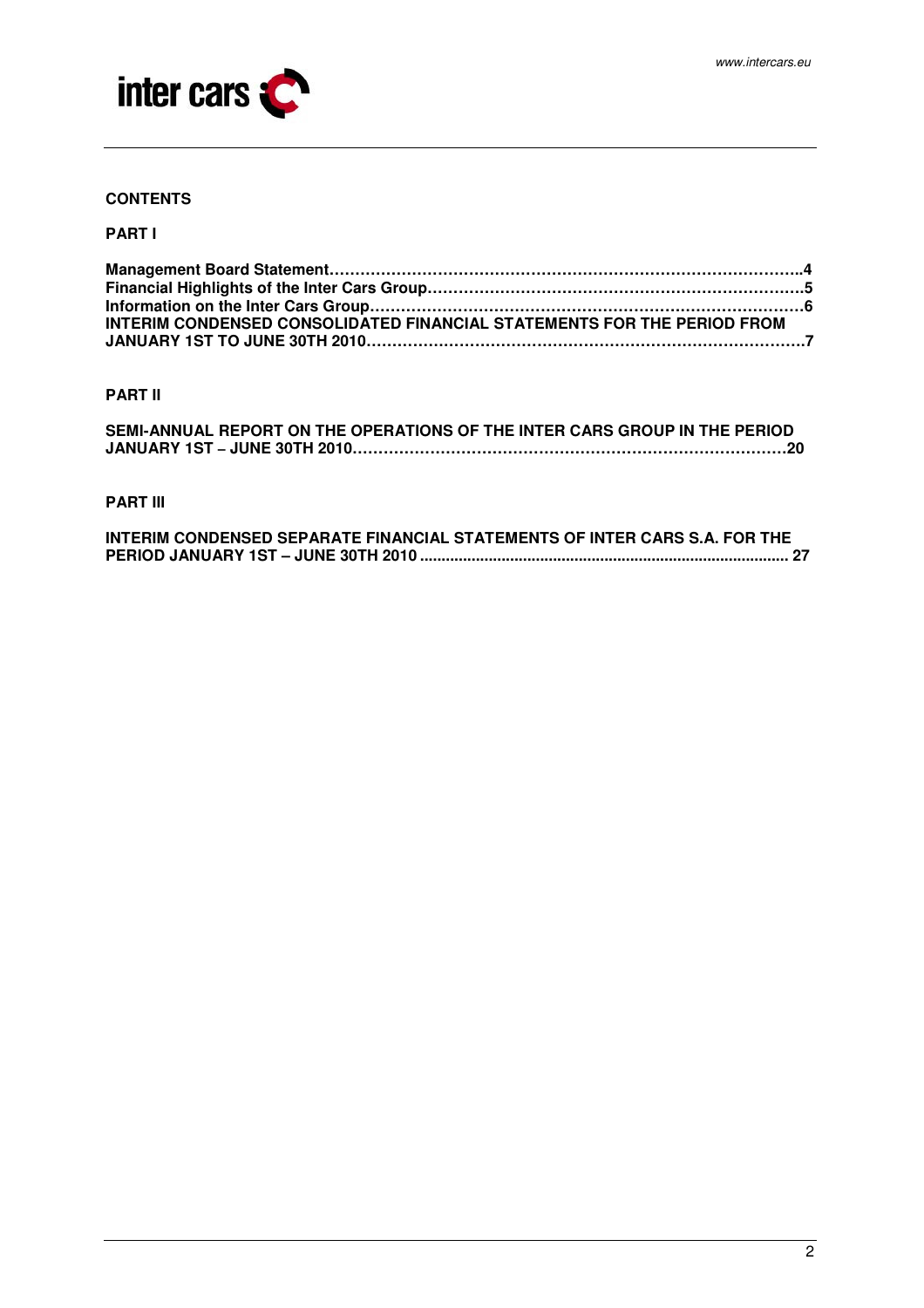

## **PART I**

|              | INTERIM CONDENSED CONSOLIDATED FINANCIAL STATEMENTS FOR THE PERIOD<br>FROM JANUARY 1ST TO JUNE 30TH 2010 |
|--------------|----------------------------------------------------------------------------------------------------------|
| 1.           |                                                                                                          |
| 2.           |                                                                                                          |
| 3.           |                                                                                                          |
| 4.           |                                                                                                          |
| <b>NOTES</b> |                                                                                                          |
| 5.           |                                                                                                          |
| 6.           |                                                                                                          |
| 7.           |                                                                                                          |
| 8.           |                                                                                                          |
| 9.           |                                                                                                          |
| 10.          |                                                                                                          |
| 11.          |                                                                                                          |
| 12.          |                                                                                                          |
| 13.          |                                                                                                          |
| 14.          |                                                                                                          |
| 15.          |                                                                                                          |
| 16.          |                                                                                                          |
| 17.          |                                                                                                          |
| 18.          |                                                                                                          |
| 19.          | Contingent Liabilities, Security provided in Respect of Liabilities and Future Liabilities               |
| 20.          |                                                                                                          |
| 21.          | Events Subsequent to the Reporting Date with a Potential Material Bearing on the                         |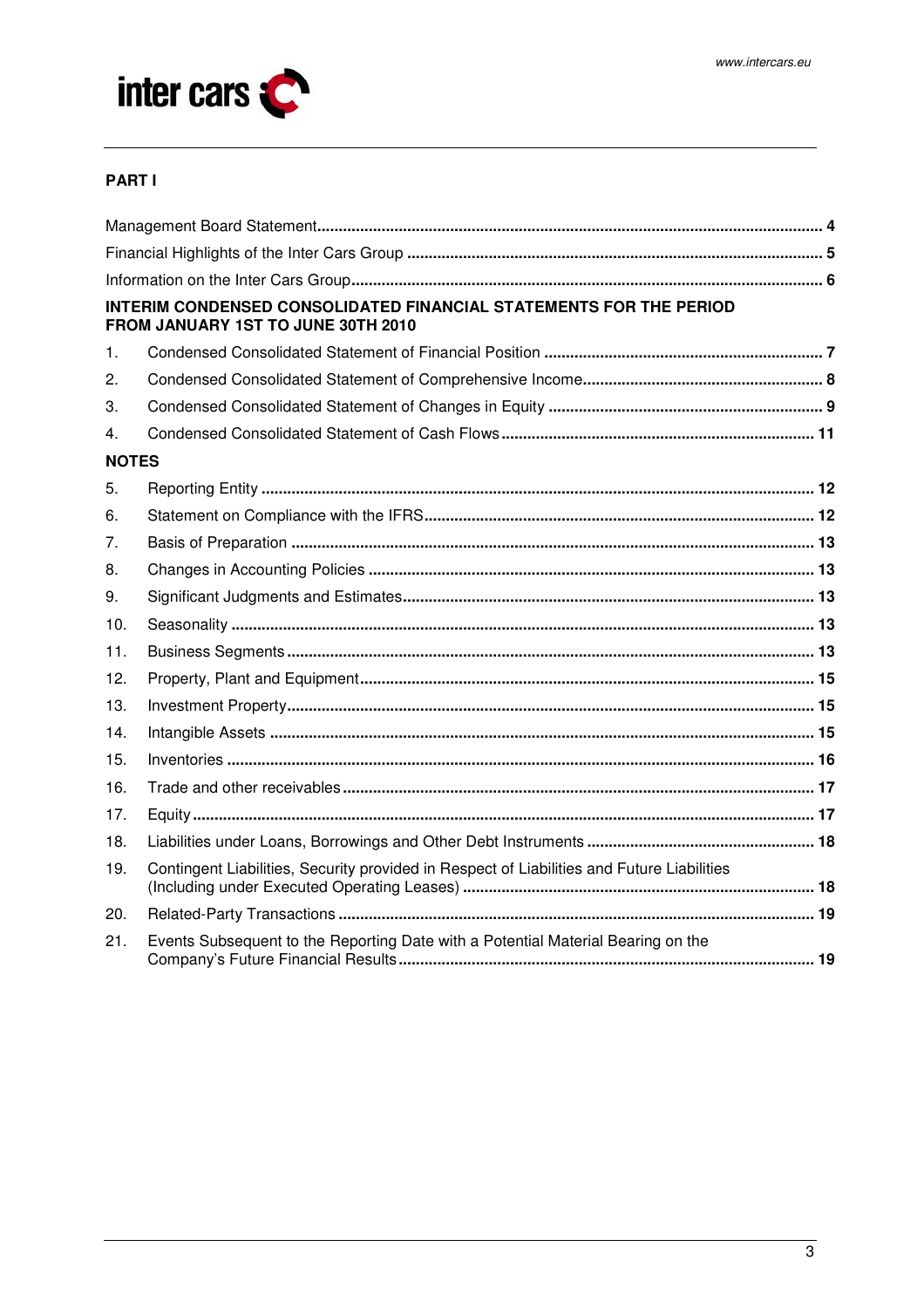

## **Management Board Statement**

In compliance with the requirements laid down in the Regulation of the Minister of Finance on current and periodic information to be published by issuers of securities, dated February 19th 2009, the Management Board of Inter Cars S.A. represents that:

- To the best of its knowledge, the condensed consolidated interim financial statements of the Inter Cars Group ("the Inter Cars Group"), the condensed separate interim financial statements of Inter Cars S.A., and the comparable data have been prepared in compliance with the International Financial Reporting Standards endorsed by the European Union, issued and effective as at the date of these financial statements, and give an accurate, fair and clear view of the Group's assets, financial standing and financial results.
- The Directors' Report on the Inter Cars Group's operations in the first half of 2010 gives a true picture of its development, achievements and standing.
- KPMG Audyt Sp. z o.o, a qualified auditor of financial statements that reviewed the condensed consolidated semi-annual financial statements of the Inter Cars Group and the condensed separate semi-annual financial statements of Inter Cars S.A., had been appointed in compliance with applicable laws, and both the auditing firm and the qualified auditor who performed the review met the conditions required to issue an impartial and independent opinion on the reviewed financial statements, in accordance with the applicable laws.

### **Warsaw, August 13th 20010**

| <b>Robert Kierzek</b>             | Krzysztof Soszyński                    |
|-----------------------------------|----------------------------------------|
| President of the Management Board | Vice-President of the Management Board |
| <b>Krzysztof Oleksowicz</b>       | Piotr Kraska                           |
| Member of the Management Board    | Member of the Management Board         |
| Wojciech Milewski                 |                                        |
| Member of the Management Board    |                                        |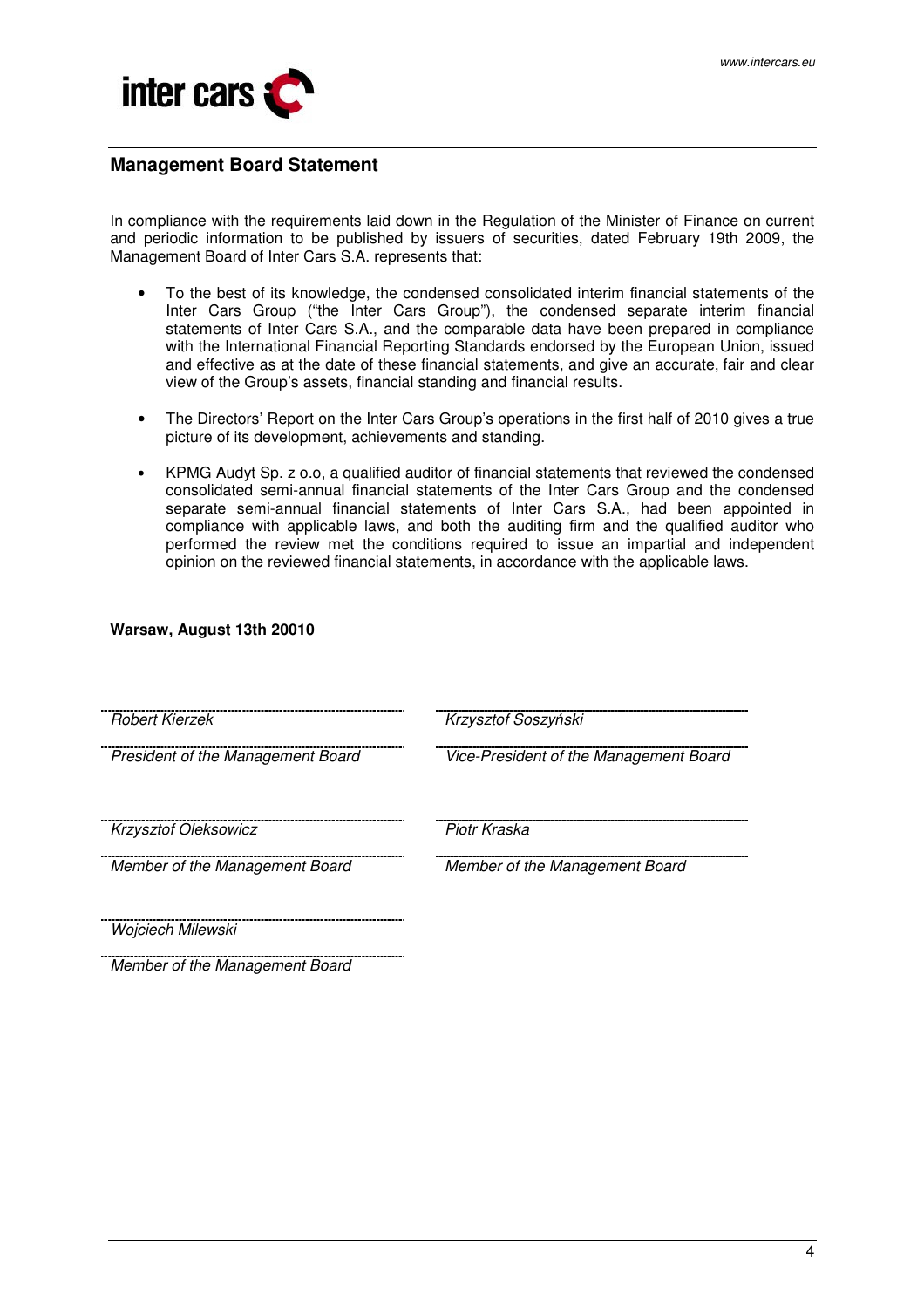

# **Financial Highlights of the Inter Cars Group**

|                                                     | Six months ended Jun 30 |                 |               |               |
|-----------------------------------------------------|-------------------------|-----------------|---------------|---------------|
|                                                     | 2010                    | 2009            | 2010          | 2009          |
|                                                     | <b>PLN '000</b>         | <b>PLN '000</b> | EUR '000      | EUR '000      |
| Data on growth and profit                           |                         |                 |               |               |
| Gross margin                                        | 33.1%                   | 36.8%           |               |               |
| EBITDA (for 12 months)                              | 134,101                 | 128,835         | 33,490        | 28,513        |
| Net debt/EBITDA                                     | 2.96                    | 3.58            |               |               |
| Basic earnings per share (PLN)                      | 2.07                    | 3.07            | 0.52          | 0.68          |
| Diluted earnings per share (PLN)                    | 2.07                    | 3.04            | 0.52          | 0.67          |
| Operating profit                                    | 51,482                  | 70,496          | 12,857        | 15,602        |
| Net profit                                          | 29,314                  | 42,178          | 7,321         | 9,335         |
| <b>Cash flows</b>                                   |                         |                 |               |               |
| Net cash provided by (used in) operating activities | 71,825                  | 82,016          | 17,937        | 18,152        |
| Net cash provided by (used in) investing activities | (4,757)                 | (13, 103)       | (1, 188)      | (2,900)       |
| Net cash provided by (used in) financing activities | (45, 238)               | (55, 694)       | (11, 298)     | (12, 326)     |
| <b>Employment and number of affiliate branches</b>  |                         |                 |               |               |
| Number of employees                                 |                         |                 |               |               |
| Parent undertaking                                  | 1,236                   | 1,230           |               |               |
| Subsidiary undertakings                             | 796                     | 742             |               |               |
| Affiliate branches                                  |                         |                 |               |               |
| Parent undertaking                                  | 130                     | 122             |               |               |
| Subsidiary undertakings                             | 74                      | 58              |               |               |
|                                                     | As at                   |                 | As at         |               |
|                                                     | <b>Jun 30</b>           | <b>Dec 31</b>   | <b>Jun 30</b> | <b>Dec 31</b> |
|                                                     | 2010                    | 2009            | 2010          | 2009          |
|                                                     | <b>PLN '000</b>         | <b>PLN '000</b> | EUR '000      | EUR '000      |
| <b>Consolidated statement of financial position</b> |                         |                 |               |               |
| Cash and cash equivalents                           | 49,194                  | 27,364          | 11,866        | 6,661         |
| Balance-sheet total                                 | 1,343,481               | 1,272,993       | 324,058       | 309,866       |
| Loans, borrowings, finance lease liabilities        | 446,758                 | 474,393         | 107,762       | 115,475       |
| Equity attributable to owners of the parent         | 523,592                 | 498,891         | 126,295       | 121,438       |
| Non-controlling interests                           | 50                      |                 | 12            |               |

The following exchange rates were applied to translate the figures presented in the financial highlights into the euro:

- for items of the statement of financial position the exchange rate quoted by the National Bank of Poland for June 30th 2010: EUR 1 = PLN 4.1458, and the exchange rate quoted for December 31st 2009: EUR 1 = PLN 4.1082.
- for items of the statement of comprehensive income and the statement of cash flows the average of the exchange rates quoted by the National Bank of Poland for the last day of each month of the first half of 2010 and 2009, that is EUR  $1 =$ PLN 4.0042 and EUR  $1 =$  PLN 4.5184, respectively.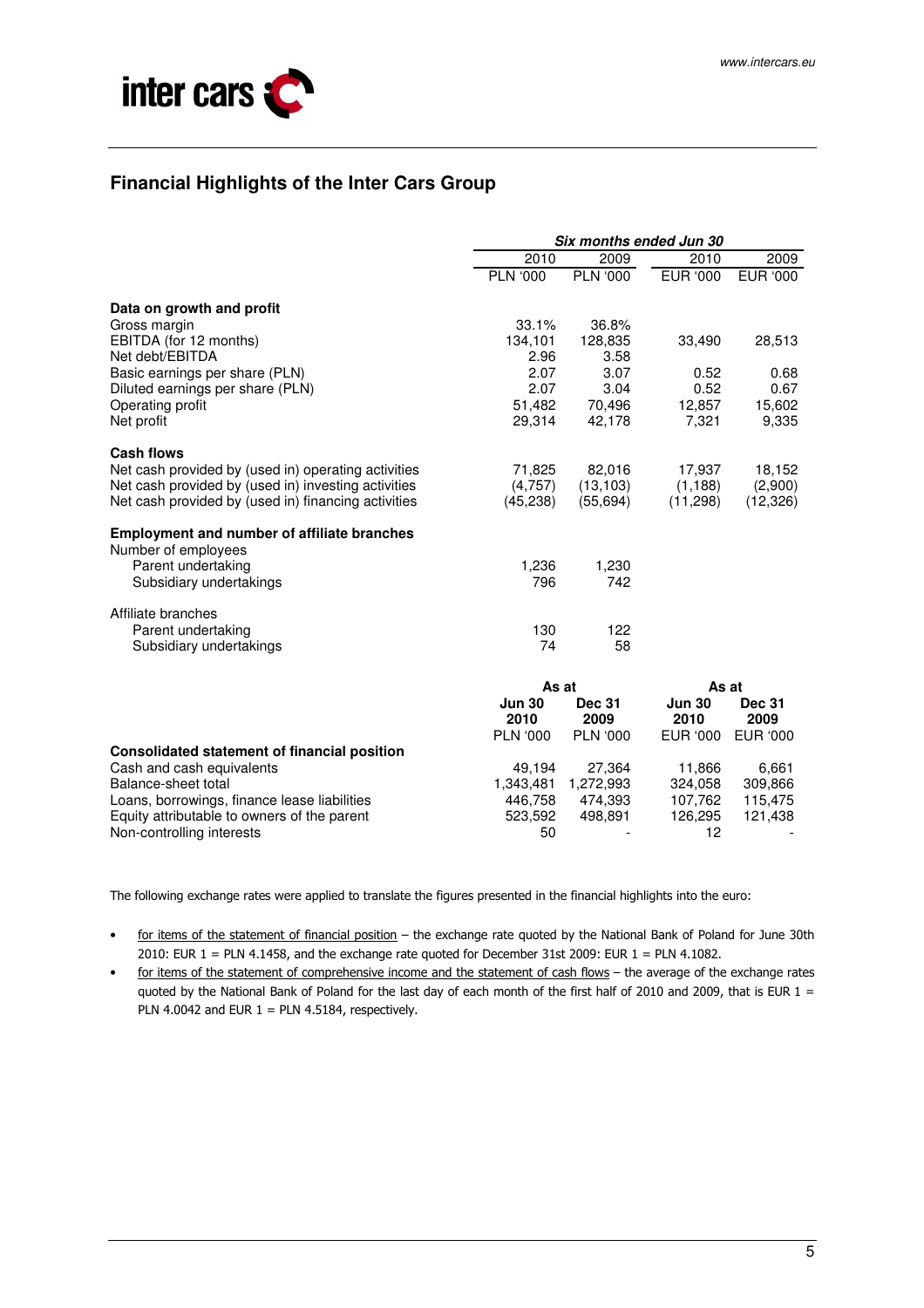

## **Information on the Inter Cars Group**

#### **Business Profile**

The core business of the Inter Cars Group ("the Group" or "the Inter Cars Group") comprises import and distribution of spare parts for comprises import and distribution of spare parts for cars and commercial vehicles.

### **Registered Office of the Parent Undertaking**

Inter Cars S.A. ul. Powsińska 64 02-903 Warsaw Poland

Central Warehouse: ul. Gdańska 15 05-152 Czosnów near Warsaw Poland

### **Contact Data**

Phone No. (+48-22) 714 19 16 Fax No. (+49-22) 714 19 18 bzarzadu@intercars.eu relacje.inwestorskie@intercars.com.pl www.intercars.com.pl

#### **Management Board, Supervisory Board, and Consolidated Entities**

Compared with the situation as at December 31st 2009, there have been some changes in the composition of the Company's Management and Supervisory Boards and in the group of consolidated undertakings. These comprised change of the person holding the position of the President of the Management Board, change in the composition of the Supervisory Board, and consolidation of subsidiary undertaking Inter Cars Cyprus Limited since January 1st 2010.

On June 16th 2010, the Supervisory Board removed Mr Krzysztof Oleksowicz from the position of the President of the Management Board and appointed him as a Management Board Member. Concurrently, Mr Robert Kierzek, previously Vice-President of the Management Board, was appointed as the President of the Management Board.

The change in the composition of the Supervisory Board effected on June 10th 2010 consisted in appointment of Mr Piotr Płoszajski as a new Supervisory Board Member to replace Ms Jolanta Bugajewicz-Oleksowicz, who filed her resignation from the position on June 10th 2010.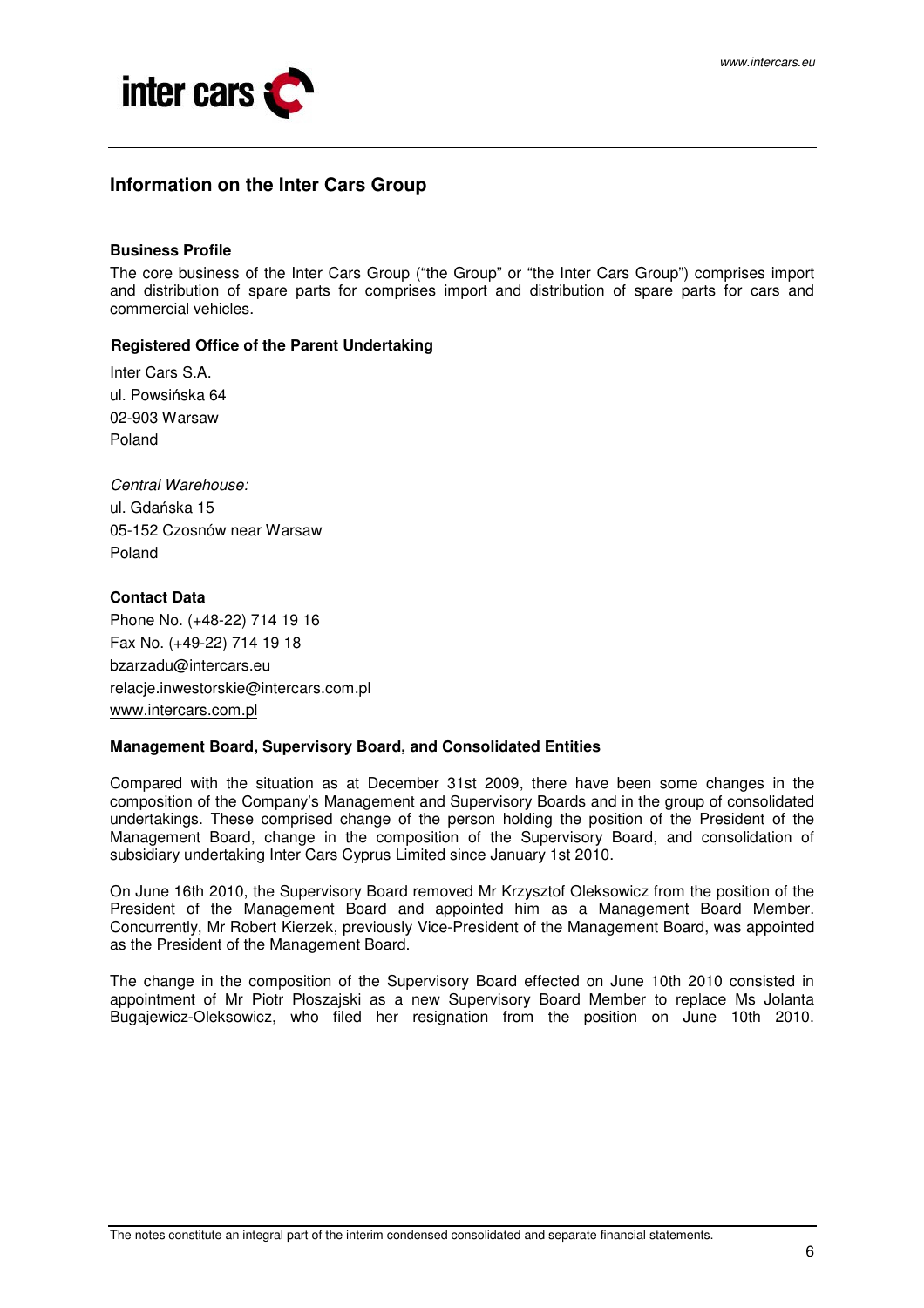## **1. Condensed Consolidated Statement of Financial Position**

(PLN '000)

| ,, ,,, ,,,,                         | <b>Note</b> | Jun 30 2010 | Dec 31 2009 |
|-------------------------------------|-------------|-------------|-------------|
| <b>ASSETS</b>                       |             |             |             |
| <b>Non-current assets</b>           |             |             |             |
| Property, plant and equipment       | 12          | 191,136     | 197,439     |
| Investment property                 | 13          | 53,976      | 53,437      |
| Intangible assets                   | 14          | 145,036     | 148,324     |
| Investments in related undertakings |             | 3,822       | 3,822       |
| Investments available for sale      |             | 43          | 43          |
| Receivables                         |             | 7,899       | 6,682       |
| Deferred tax assets                 |             | 3,736       | 350         |
|                                     |             | 405.648     | 410,097     |
| <b>Current assets</b>               |             |             |             |
| Inventories                         | 15          | 606,829     | 565,616     |
| Trade and other receivables         | 16          | 281,810     | 269,437     |
| Income tax receivable               |             |             | 479         |
| Cash and cash equivalents           |             | 49,194      | 27,364      |
|                                     |             | 937,833     | 862,896     |
| <b>TOTAL ASSETS</b>                 |             | 1,343,481   | 1,272,993   |
|                                     |             |             |             |

#### **EQUITY AND LIABILITIES**

|                                                 | Note | Jun 30 2010 | Dec 31 2009 |
|-------------------------------------------------|------|-------------|-------------|
| Share capital                                   | 17   | 28,336      | 28,336      |
| Share premium account                           |      | 259,530     | 259,530     |
| Statutory reserve funds                         |      | 198,387     | 137,680     |
| Other capital reserves                          |      | 5,935       | 5,935       |
| Hedge accounting reserve                        | 18   | (2,600)     |             |
| Currency translation differences                |      | (802)       | 1,161       |
| Retained earnings and current year profit       |      | 34,806      | 66,249      |
| Equity attributable to owners of the parent     |      | 523,592     | 498,891     |
| <b>Non-controlling interests</b>                |      | 50          |             |
| <b>Total equity</b>                             |      | 523,642     | 498,891     |
| <b>Non-current liabilities</b>                  |      |             |             |
| Loans, borrowings and finance lease liabilities | 18   | 382,052     | 386,058     |
| Deferred tax liabilities                        |      | 250         | 3,616       |
| Other non-current liabilities                   |      | 287         | 219         |
|                                                 |      | 382,589     | 389,893     |
| <b>Current liabilities</b>                      |      |             |             |
| Trade and other payables                        |      | 359,649     | 291,567     |
| Loans, borrowings and finance lease liabilities | 18   | 64,706      | 88,335      |
| Employee benefits                               |      | 5,961       | 3,007       |
| Income tax payable                              |      | 6,934       | 1,300       |
|                                                 |      | 437,250     | 384,209     |
| <b>TOTAL EQUITY AND LIABILITIES</b>             |      | 1,343,481   | 1,272,993   |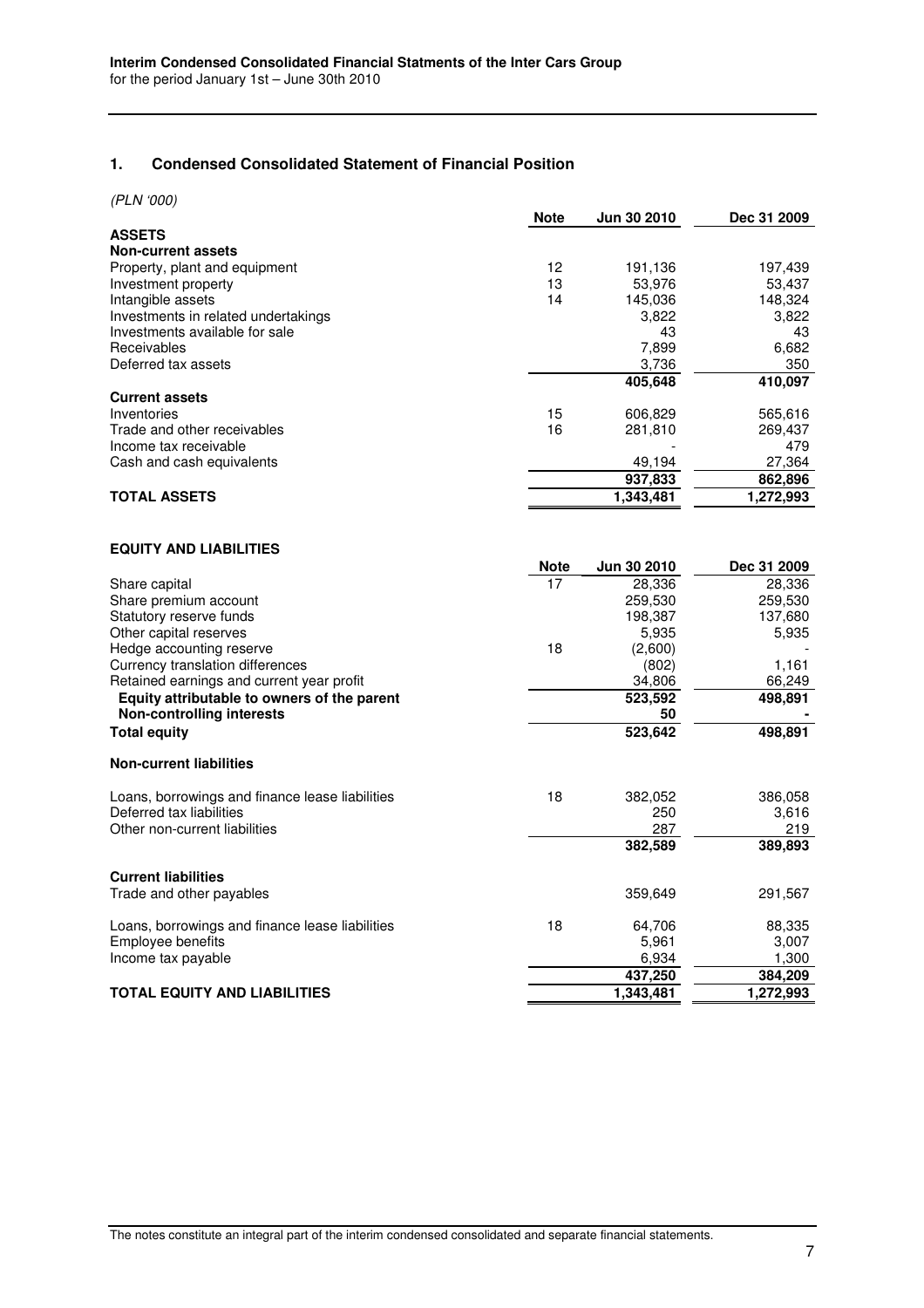## **2. Condensed Consolidated Statement of Comprehensive Income**

(PLN '000)

|                                                                                                 | Jan 1 - Jun 30<br>2010 | Jan 1 - Jun 30<br>2009 |
|-------------------------------------------------------------------------------------------------|------------------------|------------------------|
| Sales revenue                                                                                   | 1,105,099              | 982,510                |
| Cost of sales                                                                                   | (739, 300)             | (620, 945)             |
| <b>Gross profit</b>                                                                             | 365,799                | 361,565                |
| Other operating income                                                                          | 5,733                  | 1,889                  |
| Selling costs, general and administrative expenses                                              | (183,007)              | (166, 650)             |
| Cost of distribution services                                                                   | (128,969)              | (116, 853)             |
| Other operating expenses                                                                        | (8,074)                | (9, 455)               |
| <b>Operating profit</b>                                                                         | 51,482                 | 70,496                 |
| Finance income                                                                                  | 839                    | 921                    |
| Foreign exchange differences                                                                    | (317)                  | (4, 169)               |
| Finance expenses<br>Profit/(loss) on interests in associated undertakings                       | (18, 514)              | (15, 120)<br>300       |
| Profit before tax                                                                               | 33,490                 | 52,428                 |
| Corporate income tax                                                                            | (4, 176)               | (10, 250)              |
| <b>Net profit</b>                                                                               | 29.314                 | 42,178                 |
| <b>OTHER COMPREHENSIVE INCOME</b>                                                               |                        |                        |
| Currency translation differences                                                                | (1,963)                | (76)                   |
| Valuation of hedging instruments                                                                | (2,600)                |                        |
| Total other comprehensive income, net                                                           | (4, 563)               | (76)                   |
| <b>COMPREHENSIVE INCOME</b>                                                                     | 24,751                 | 42,102                 |
| Net profit attributable to:                                                                     |                        |                        |
| - owners of the parent                                                                          | 29,264                 | 42,178                 |
| - non-controlling interests                                                                     | 50                     |                        |
|                                                                                                 | 29,314                 | 42,178                 |
| Comprehensive income attributable to:                                                           |                        |                        |
| - owners of the parent                                                                          | 24,701                 | 42,102                 |
| - non-controlling interests                                                                     | 50                     |                        |
|                                                                                                 | 24,751                 | 42,102                 |
|                                                                                                 |                        |                        |
| <b>Net profit</b>                                                                               | 29,314                 | 42,178                 |
| Weighted average number of ordinary shares                                                      | 14,168,100             | 13,736,100             |
| Earnings per ordinary share (PLN)                                                               | 2.07                   | 3.07                   |
| Weighted average diluted number of ordinary shares<br>Diluted earnings per ordinary share (PLN) | 14,168,100<br>2.07     | 13,858,055<br>3.04     |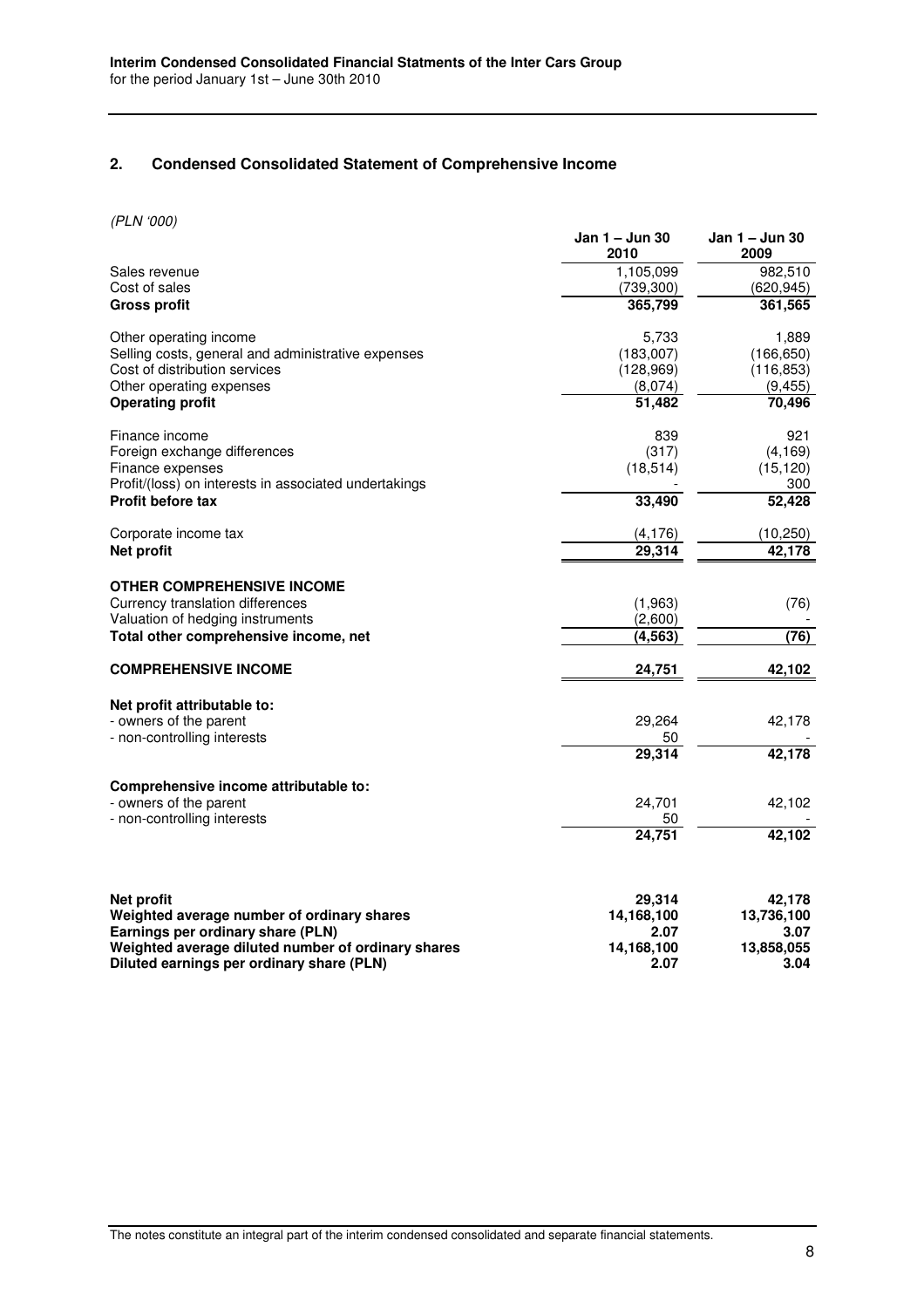## **3. Condensed Consolidated Statement of Changes in Equity**

### **For the period January 1st – June 30th 2010**

| (PLN '000)<br>As at January 1st 2010                                                                                       | Share<br>capital<br>28,336 | Share<br>premium<br>account<br>259,530 | Statutory<br>reserve<br>funds<br>137,680 | Currency<br>translation<br>differences<br>1,161 | Other<br>capital<br>reserves<br>5,935 | Hedge<br>accounting<br>reserve | Retained<br>earnings and<br>current year<br>profit<br>66,249 | <b>Equity</b><br>attributable to<br>owners of the<br>parent<br>498,891 | Non-<br>controlling<br>interests | <b>Total equity</b><br>498,891 |
|----------------------------------------------------------------------------------------------------------------------------|----------------------------|----------------------------------------|------------------------------------------|-------------------------------------------------|---------------------------------------|--------------------------------|--------------------------------------------------------------|------------------------------------------------------------------------|----------------------------------|--------------------------------|
| <b>Statement of</b><br>comprehensive income<br>Profit for period                                                           |                            |                                        |                                          |                                                 |                                       |                                | 29,264                                                       | 29,264                                                                 | 50                               | 29,314                         |
| Other comprehensive<br>income<br>Currency translation                                                                      |                            |                                        |                                          |                                                 |                                       |                                |                                                              |                                                                        |                                  |                                |
| differences<br>Valuation of hedging                                                                                        |                            |                                        |                                          | (1,963)                                         |                                       |                                |                                                              | (1, 963)                                                               |                                  | (1, 963)                       |
| instruments<br><b>Total comprehensive</b>                                                                                  |                            |                                        |                                          |                                                 |                                       | (2,600)                        |                                                              | (2,600)                                                                |                                  | (2,600)                        |
| income                                                                                                                     |                            |                                        |                                          | (1, 963)                                        |                                       | (2,600)                        | 29,264                                                       | 24,701                                                                 | 50                               | 24,751                         |
| <b>Transactions with</b><br>owners<br>Distribution of previous<br>period's profit - transfer<br>to statutory reserve funds |                            | $\overline{\phantom{a}}$               | 60,707                                   |                                                 |                                       |                                | (60, 707)                                                    |                                                                        |                                  |                                |
| As at June 30th 2010                                                                                                       | 28,336                     | 259,530                                | 198,387                                  | (802)                                           | 5,935                                 | (2,600)                        | 34,806                                                       | 523,592                                                                | 50                               | 523,642                        |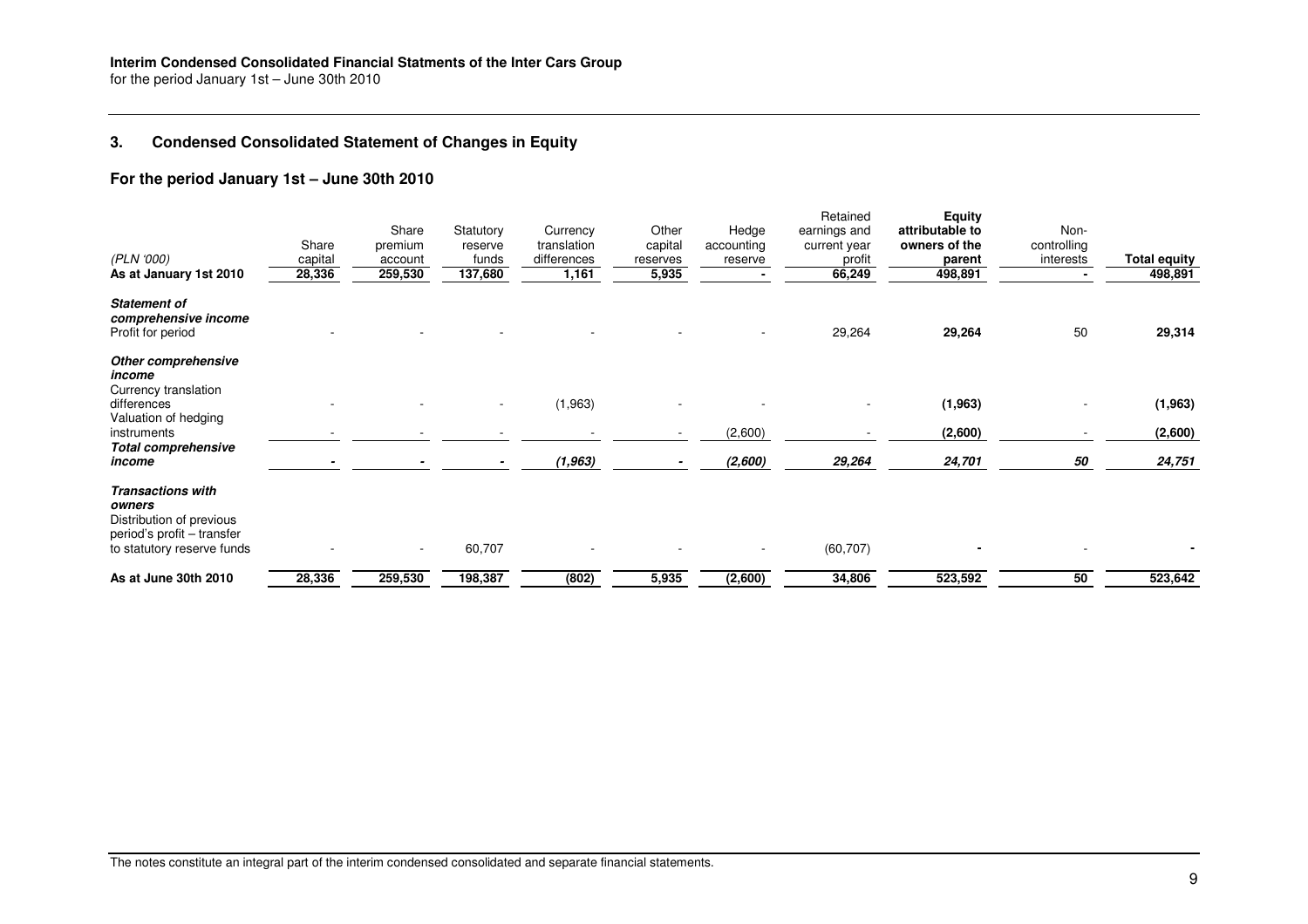### **For the period January 1st – June 30th 2009**

| (PLN '000)<br>As at January 1st 2009                                                                                    | Share<br>capital<br>27,472 | Share<br>premium<br>account<br>247,785 | Statutory<br>reserve<br>funds<br>104,595 | Currency<br>translation<br>differences<br>1,226, | Other<br>capital<br>reserves<br>5,935 | Retained<br>earnings and<br>current year<br>profit<br>31,112 | Equity<br>attributable to<br>owners of the<br>parent<br>418,125 | Non-controlling<br>interests | <b>Total equity</b><br>418,125 |
|-------------------------------------------------------------------------------------------------------------------------|----------------------------|----------------------------------------|------------------------------------------|--------------------------------------------------|---------------------------------------|--------------------------------------------------------------|-----------------------------------------------------------------|------------------------------|--------------------------------|
| <b>Statement of comprehensive</b><br>income<br>Profit for period                                                        |                            |                                        |                                          |                                                  |                                       | 42,178                                                       | 42,178                                                          |                              | 42,178                         |
| Other comprehensive income<br>Currency translation differences                                                          |                            |                                        |                                          | (76)                                             |                                       |                                                              | (76)                                                            |                              | (76)                           |
| <b>Transactions with owners</b><br>Distribution of previous period's<br>profit – transfer to statutory reserve<br>funds |                            | $\sim$                                 | 26,496                                   |                                                  |                                       | (26, 496)                                                    |                                                                 |                              |                                |
| As at June 30th 2009                                                                                                    | 27,472                     | 247,785                                | 131,091                                  | 1,150                                            | 5,935                                 | 46,794                                                       | 460,227                                                         |                              | 460,227                        |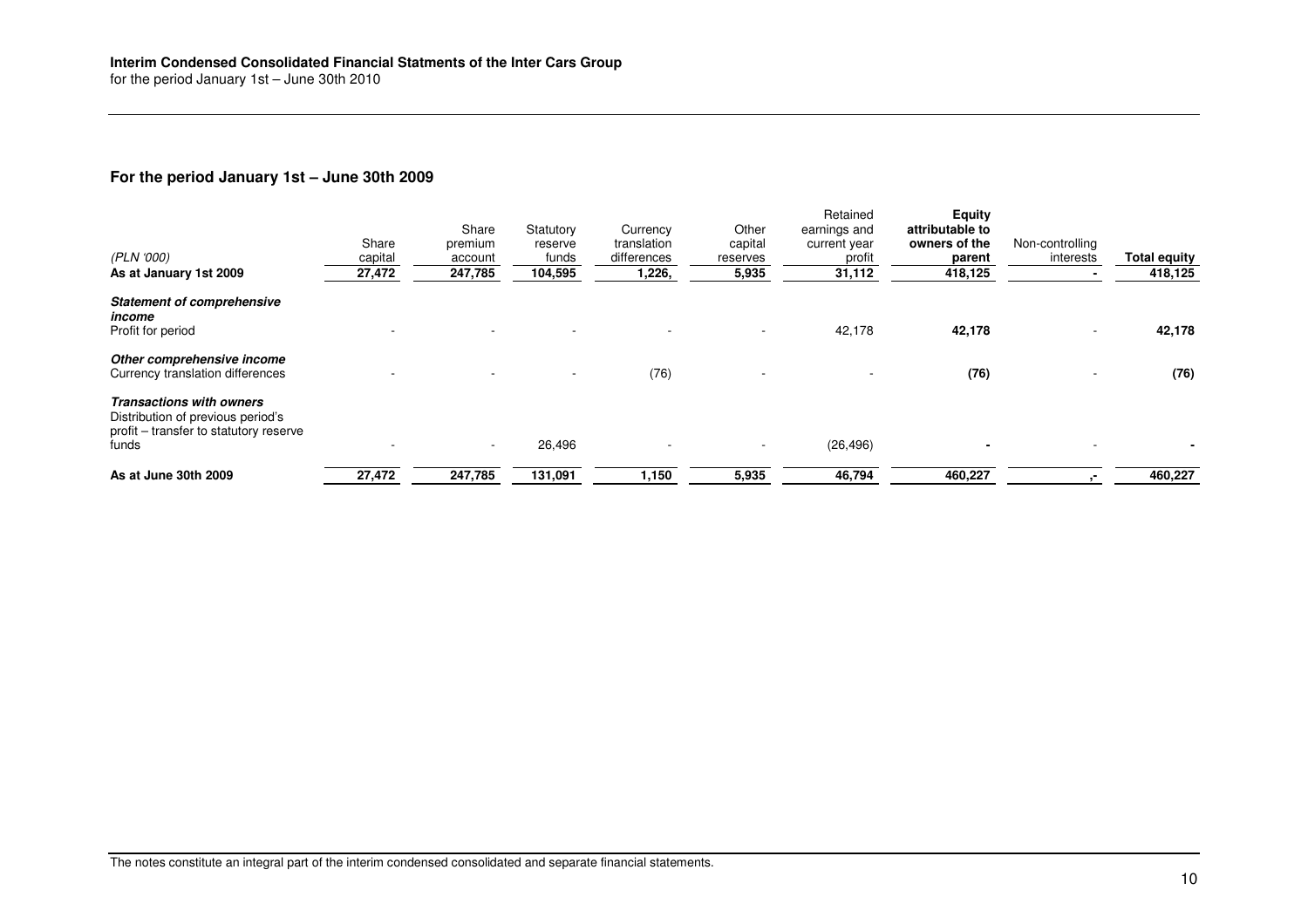#### **4. Condensed Consolidated Statement of Cash Flows**

| (PLN '000)                                                         | Jan 1 – Jun 30<br>2010 | Jan 1 – Jun 30<br>2009 |
|--------------------------------------------------------------------|------------------------|------------------------|
| Cash flows from operating activities                               |                        |                        |
| Profit before tax                                                  | 33,490                 | 52,428                 |
| Total adjustments, including:                                      |                        |                        |
| Depreciation and amortisation                                      | 17,897                 | 15,079                 |
| Foreign exchange (gains)/losses                                    | (317)                  | (4, 167)               |
| (Gain)/loss on disposal of property, plant and equipment           | (654)                  | 458                    |
| Net interest                                                       | 14,708                 | 13,155                 |
| Other adjustments, net                                             | (1,034)                | (24)                   |
| Cash flows from operating activities before changes in working     |                        |                        |
| capital                                                            | 64,090                 | 76,929                 |
| Change in inventories                                              | (41,213)               | (14, 973)              |
| Change in receivables                                              | (16, 414)              | (22, 262)              |
| Change in current liabilities                                      | 71,036                 | 49,997                 |
| Cash generated by operating activities                             | 77,499                 | 89,691                 |
| Corporate income tax paid                                          | (5,674)                | (7,675)                |
| Net cash provided by/(used in) operating activities                | 71,825                 | 82,016                 |
| Cash flows from investing activities                               |                        |                        |
| Sale of intangible assets and property, plant and equipment        | 1,706                  | 12,968                 |
| Acquisition of intangible assets and property, plant and equipment | (9, 517)               | (26, 094)              |
| Acquisition of equity interests in associated undertakings         |                        | (300)                  |
| Repayment of loans advanced                                        | 4,780                  | 91                     |
| Loans advanced                                                     | (1,944)                | (154)                  |
| Interest received                                                  | 218                    | 386                    |
| Net cash provided by/(used in) investing activities                | (4, 757)               | (13, 103)              |
| Cash flows from financing activities                               |                        |                        |
| (Decrease) / increase in debt securities                           | (25,000)               | 25,000                 |
| (Decrease) / increase in loans and borrowings                      | (1,536)                | (62,085)               |
| Interest paid                                                      | (14,938)               | (13,518)               |
| Decrease in finance lease liabilities                              | (3,764)                | (5,091)                |
| Dividends paid                                                     |                        |                        |
| Net cash provided by/(used in) financing activities                | (45, 238)              | (55, 694)              |
| Net change in cash and cash equivalents                            | 21,830                 | 13,219                 |
| Cash and cash equivalents at beginning of period                   | 27,364                 | 24,922                 |
| Cash and cash equivalents at end of period                         | 49,194                 | 38,141                 |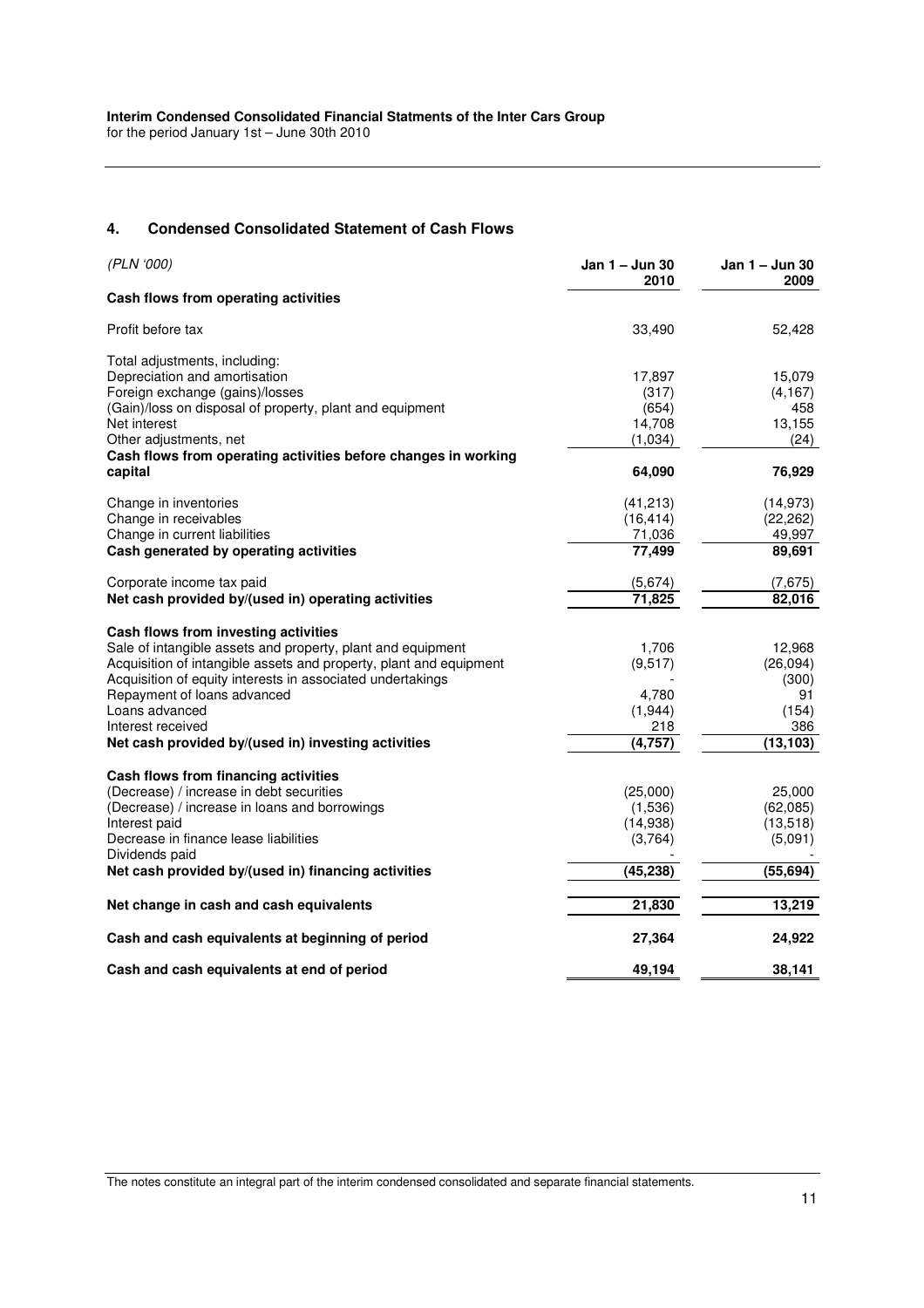### **5. Reporting Entity**

Inter Cars S.A., the parent undertaking ("the Company", "the Parent Undertaking"), is registered in Poland. These interim condensed consolidated financial statements of the Inter Cars Group for the period January 1st – June 30th 2010 contain data of the Parent Undertaking and of the subsidiaries, which are together referred to as the Inter Cars Group ("the Group"), and account for the Group's interests in associates.

The interim condensed separate financial statements of Inter Cars S.A. contain data of Parent Undertaking Inter Cars S.A.

The consolidated financial statements of the Inter Cars Group and the separate financial statements of Inter Cars S.A. for the financial year ended December 31st 2009 are available at www.intercars.com.pl.

The following undertakings (together: "the Group") have been consolidated:

- Parent Undertaking: Inter Cars S.A. of Warsaw,
- subsidiary undertakings: Inter Cars Ukraine, incorporated under the Ukrainian law, with registered office in Khmelnytsky, Ukraine (Inter Cars S.A.'s interest: 70%), Lauber Sp. z o.o. of Słupsk (100%), Q-Service Sp. z o.o. of Warsaw (100%), Inter Cars Česká Republika of Prague (100%), Feber Sp. z o.o. of Warsaw (100%), Inter Cars Slovenska Republika of Bratislava (100%), Inter Cars Lietuva UAB of Vilnius (100%), IC Development & Finance Sp. z o.o. of Warsaw (100%), Armatus Sp. z o.o. of Warsaw (100%), JC Auto s.r.o. of Karvina-Darkom (100%), JC Auto Kereskedelmi Kft. of Budapest (100%), JC Auto S.A. of Brain-le-Chateau (100%), JC Auto d.o.o. of Zagreb (100%), JC Auto s.r.l. of Milan (99%; 1% stake is held by JC Auto s.r.o.), Inter Cars Romania s.r.l. of Cluj-Napoca (100%), and since January 1st 2010 Inter Cars (Cyprus) Limited of Cyprus (100%). In the reporting period, the Group obtained confirmation that 5 Sterne Fahrwerkstechnik GmbH of Berlin was deleted from the companies register by the Registry Court of the Federal Republic of Germany.

#### **6. Statement on Compliance with the IFRS**

These interim condensed consolidated financial statements of the Inter Cars Group and the interim condensed separate financial statements of Inter Cars S.A. (together "the interim condensed financial statements") cover the period of six months ended June 30th 2010.

The interim condensed financial statements comply with the International Accounting Standard IAS 34 Interim Financial Reporting, which applies to interim financial statements and do not contain all the information whose disclosure is required in the annual financial statements. The interim condensed financial statements should be read together with the annual financial statements (consolidated or separate, as appropriate).

The interim condensed consolidated financial statements of the Inter Cars Group are published along with the interim condensed separate financial statements. In order to fully understand the Company's financial situation and performance, the interim condensed separate financial statements should be read together with the interim condensed consolidated financial statements of the Group.

The preparation of financial statements in conformity with IFRS requires the use of certain accounting estimates. It also requires management to exercise its judgment in applying the accounting policies adopted by the Group. The areas involving a higher degree of judgment or complexity, or the areas where assumptions and estimates are significant to the financial statements, are presented in Note 9.

The interim condensed consolidated financial statements of the Inter Cars Group and the interim condensed separate financial statements of Inter Cars S.A. were approved for publication by the Management Board on August 13th 2010.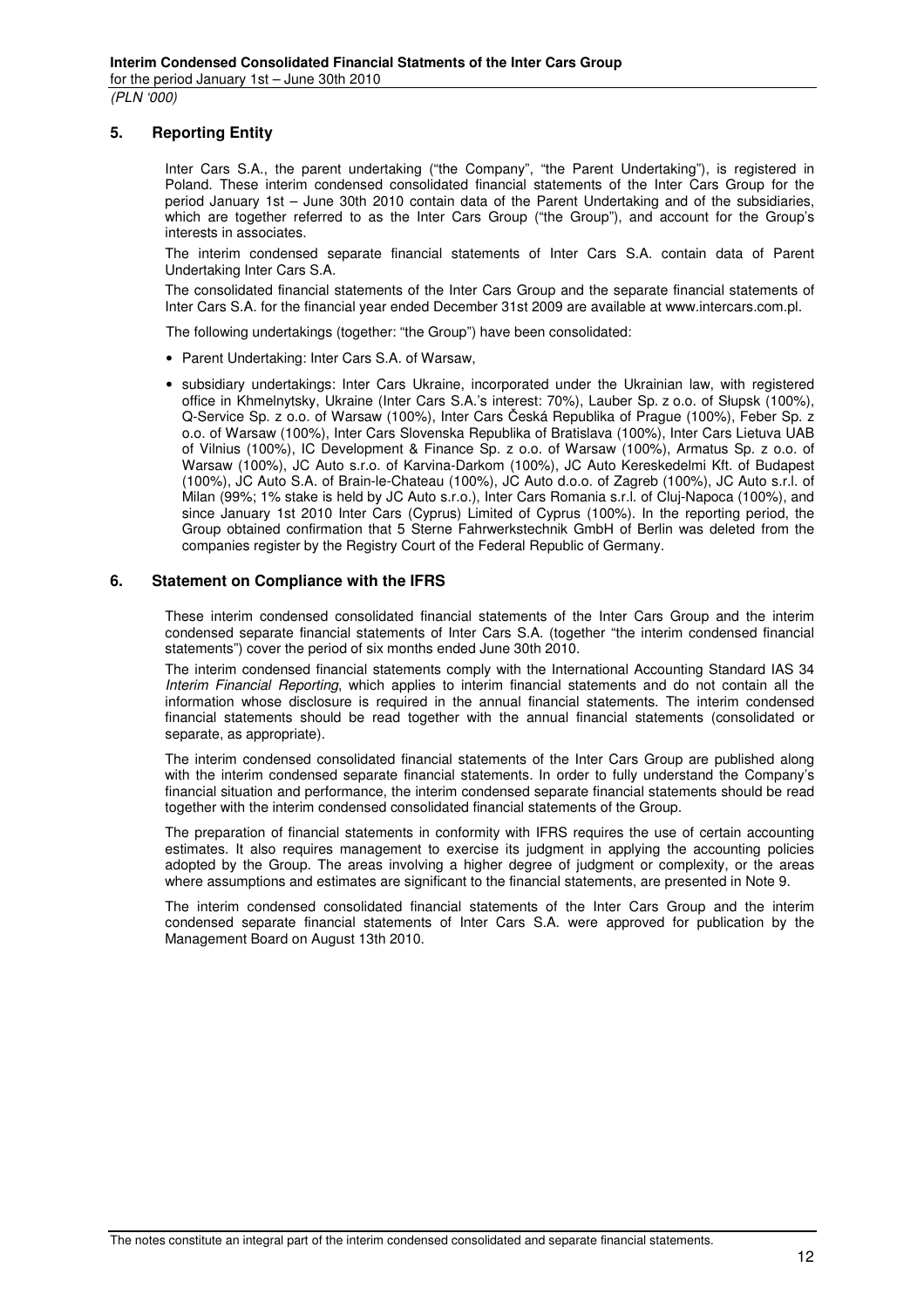### **7. Basis of Preparation**

The attached interim condensed consolidated financial statements have been prepared using the same accounting policies which were applied to prepare the financial statements for the financial year ended December 31st 2009.

Both the interim condensed consolidated financial statements of the Inter Cars Group and the interim condensed separate financial statements of Inter Cars S.A. were prepared on a going concern basis, i.e. assuming that the Group and the Parent Undertaking would continue as going concerns in the foreseeable future and that there are no circumstances indicating any threat to the Group and the Parent Undertaking continuing as going concerns.

Unless stated otherwise, all amounts presented in the interim condensed financial statements are expressed in thousands of Polish złoty.

#### **8. Changes in Accounting Policies**

No changes were made in the accounting policies.

#### **9. Significant Judgments and Estimates**

The preparation of the condensed consolidated interim financial statements in conformity with the EU IFRS requires the Company's Management Board to use judgments and estimates that affect the application of accounting policies and reported amounts of assets and liabilities, income and expenses. The judgments and estimates are reviewed on an ongoing basis. Revisions to estimates are recognised in the period in which the estimate is revised.

Information on particularly significant areas that are subject to judgment and estimates and that affect the interim financial statements did not change from the information presented in the annual financial statements as at December 31st 2009.

#### **10. Seasonality**

The sales revenue is characterised by limited seasonality.

### **11. Business Segments**

The core business of the Inter Cars Group consists in the sale of spare parts. Additionally, Feber, Lauber and IC Development are active in other segments, including production of semi-trailers, recovery of spare parts and property development activities.

The Inter Cars Group applies uniform accounting policies to all its business segments. Transactions between segments were eliminated in these condensed consolidated interim financial statements.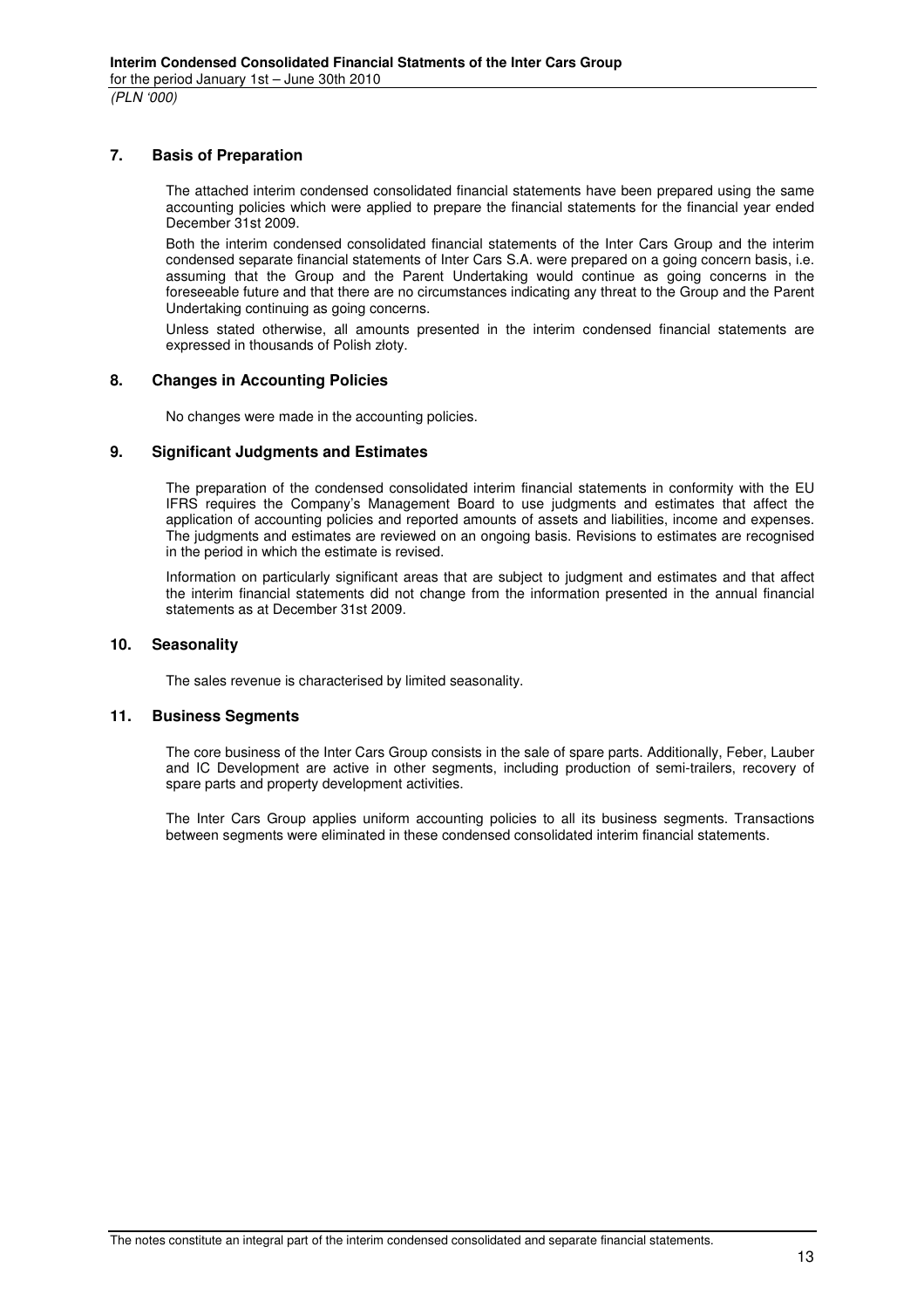## (PLN '000)

|                                              |                | Sale of spare parts |                | <b>Other</b>   |                | <b>Eliminations</b> |                | Total          |
|----------------------------------------------|----------------|---------------------|----------------|----------------|----------------|---------------------|----------------|----------------|
|                                              | Jan 1 - Jun 30 | Jan 1 - Jun 30      | Jan 1 - Jun 30 | Jan 1 - Jun 30 | Jan 1 - Jun 30 | Jan 1 - Jun 30      | Jan 1 - Jun 30 | Jan 1 - Jun 30 |
|                                              | 2010           | 2009                | 2010           | 2009           | 2010           | 2009                | 2010           | 2009           |
| Segment's revenue from<br>external customers | 1,081,749      | 958,929             | 23,350         | 23,581         |                |                     | ,105,099       | 982,510        |
| Inter-segment revenue                        | 98,547         | 73,848              | 33,549         | 93,140         | (132,096)      | (166,988)           |                |                |
| <b>Profit before tax</b>                     | 30,627         | 52,478              | 4,963          | 2,923          | (2, 100)       | (2, 973)            | 33,490         | 52,428         |
|                                              | Jun 30 2010    | Dec 31 2009         | Jun 30 2010    | Dec 31 2009    | Jun 30 2010    | Dec 31 2009         | Jun 30 2010    | Dec 31 2009    |
| <b>Total assets</b>                          | ,500,852       | 1,381,353           | 177,063        | 175,997        | (334, 434)     | (284, 357)          | 1,343,481      | 1,272,993      |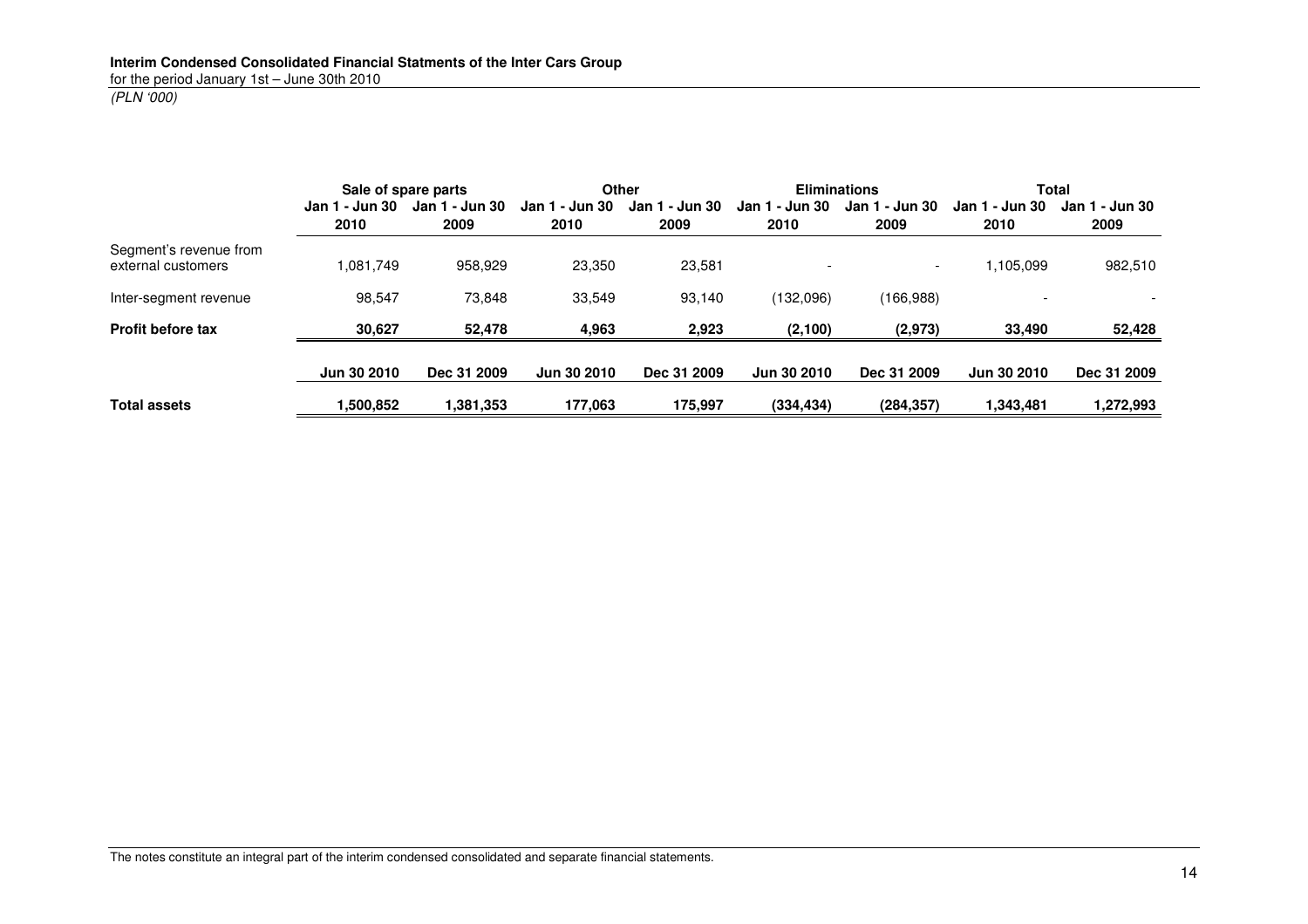#### **12. Property, Plant and Equipment**

| Gross value as at Dec 31 2009                                    | 286,725  |
|------------------------------------------------------------------|----------|
| Acquisition                                                      | 8,753    |
| Lease                                                            | 379      |
| Transfer                                                         | 451      |
| Sale                                                             | (2, 439) |
| Liquidation                                                      | (17)     |
| Currency translation differences                                 | 17       |
| Gross value as at Jun 30 2010                                    | 293,869  |
|                                                                  |          |
| Accumulated depreciation and impairment losses as at Dec 31 2009 | 89,286   |
| Depreciation for period                                          | 14,288   |
| Sale                                                             | (1, 391) |
| Liquidation                                                      | (16)     |
| Currency translation differences                                 | 566      |
| Accumulated depreciation and impairment losses as at Jun 30 2010 | 102,733  |
| <b>NET VALUE</b>                                                 |          |
| As at Dec 31 2009                                                | 197,439  |
| As at Jun 30 2010                                                | 191,136  |

#### **13. Investment Property**

In the period from January 1st to June 30th 2010, the Group did not sell or purchase any real property. There were no material remeasurements of real property, either.

The PLN 539 thousand increase in investment property during the period was chiefly attributable to expenditure incurred on subleased buildings and structures at affiliate branches.

### **14. Intangible Assets**

As at December 31st 2009, the Group's assets including goodwill were tested for impairment. No impairment was identified.

Based on the Company's current results, in 2010 the budgets for 2010 and 2011 were updated. There were no material changes in the method of calculation of WACC or the cash flow projections for subsequent years compared with the methodology used as at December 31st 2009.

In the opinion of the Management Board, as at June 30th 2010 the Group's assets were not impaired.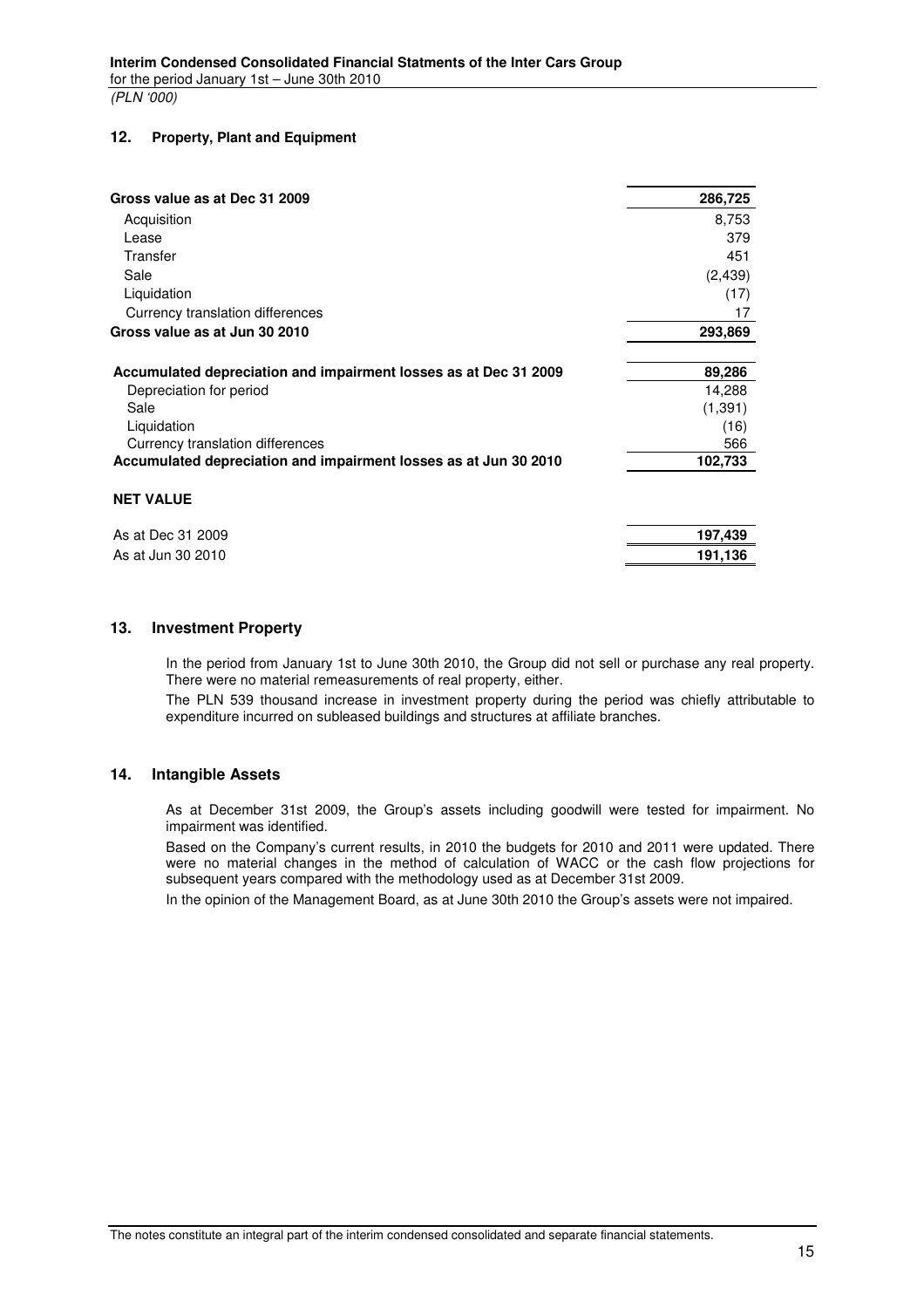| Gross value as at Dec 31 2009                                    | 175,763 |
|------------------------------------------------------------------|---------|
| Acquisition                                                      | 225     |
| Currency translation differences                                 | 141     |
| Gross value as at Jun 30 2010                                    | 176,129 |
|                                                                  |         |
| Accumulated amortisation and impairment losses as at Dec 31 2009 | 27,439  |
| Amortisation for period                                          | 3,609   |
| Currency translation differences                                 | 45      |
| Accumulated amortisation and impairment losses as at Dec 31 2010 | 31,093  |
| Net value                                                        |         |
| As at Dec 31 2009                                                | 148,324 |
| As at Jun 30 2010                                                | 145.036 |

#### **15. Inventories**

|                                             | Jun 30 2010 | Dec 31 2009 |
|---------------------------------------------|-------------|-------------|
| <b>Materials</b>                            | 26,442      | 37,825      |
| Semi-finished products and work in progress | 18,748      | 22,595      |
| Finished products                           | 4,813       | 4,576       |
| Goods for resale                            | 556,826     | 500,620     |
|                                             | 606,829     | 565,616     |
| Goods for resale                            | 573,466     | 516,747     |
| Discounts charged to goods for resale       | (15,697)    | (15, 193)   |
| Impairment losses on goods for resale       | (943)       | (934)       |
|                                             | 556,826     | 500,620     |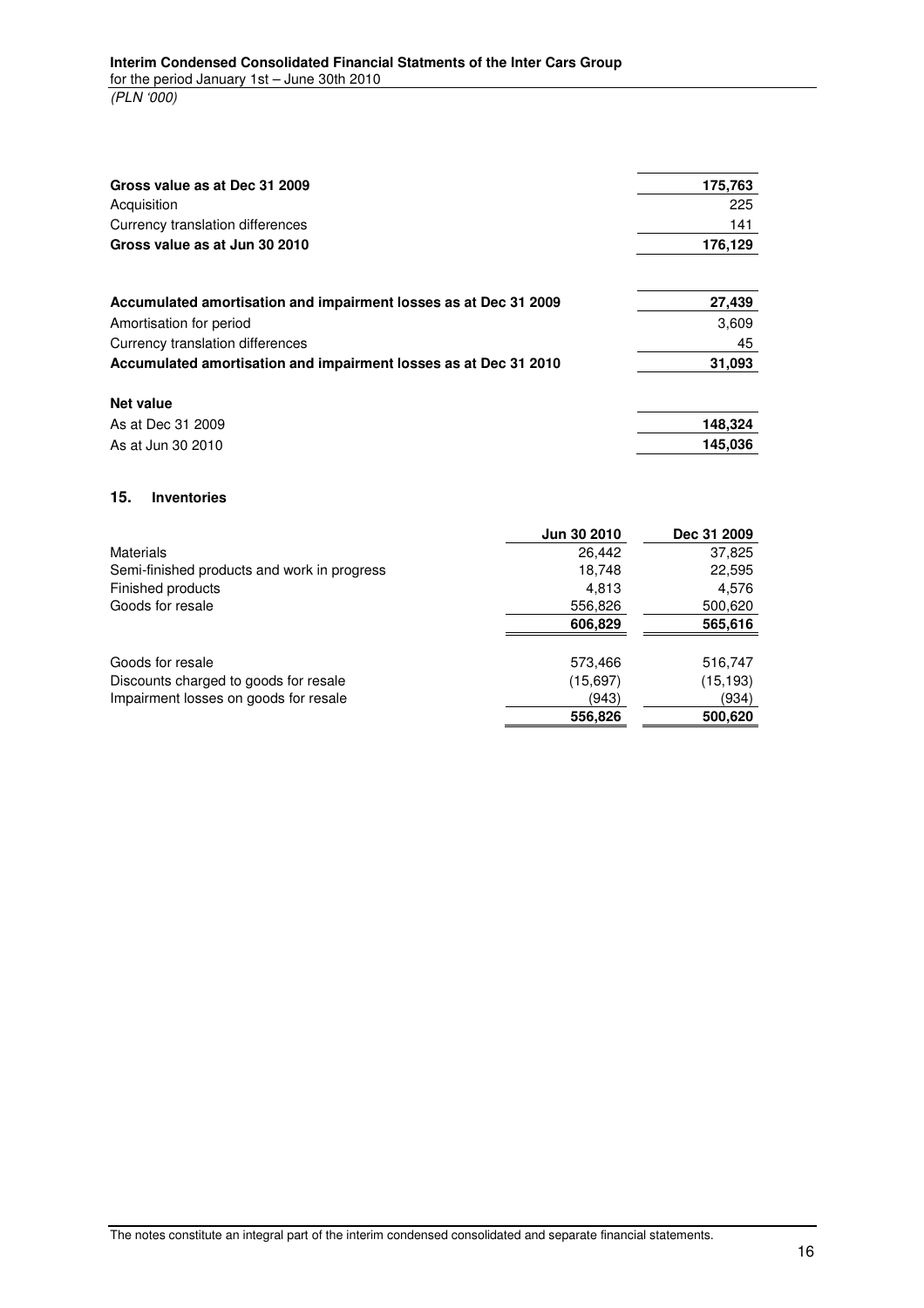(PLN '000)

#### **16. Trade and other receivables**

|                                                           | Jun 30 2010 | Dec 31 2009 |
|-----------------------------------------------------------|-------------|-------------|
| Trade receivables                                         | 232,233     | 189,624     |
| Taxes, subsidies, customs duties, social security, health |             |             |
| insurance and other benefits receivable                   | 45.448      | 67,835      |
| Loans advanced                                            | 4.117       | 7,677       |
| Other receivables                                         | 10,384      | 12,037      |
| Current trade and other receivables, gross                | 292,182     | 277,173     |
| Impairment losses on receivables                          | (10, 372)   | (7,736)     |
| Current trade and other receivables, net                  | 281,810     | 269,437     |
|                                                           |             |             |

| <b>Maturity structure of receivables</b> | Jun 30 2010  |               |  |
|------------------------------------------|--------------|---------------|--|
|                                          |              | Impairment    |  |
|                                          | <b>Gross</b> | <b>losses</b> |  |
| up to 180 days                           | 262.082      |               |  |
| from 181 to 270 days                     | 4.244        | 361           |  |
| from 271 to 360 days                     | 2.762        | 906           |  |
| over 1 year                              | 23,094       | 9,105         |  |
| <b>Total</b>                             | 292,182      | 10.372        |  |

| <b>Maturity structure of receivables</b> | Dec 31 2009  |               |  |
|------------------------------------------|--------------|---------------|--|
|                                          |              | Impairment    |  |
|                                          | <b>Gross</b> | <b>losses</b> |  |
| up to 180 days                           | 257,301      |               |  |
| from 181 to 270 days                     | 3,873        | 542           |  |
| from 271 to 360 days                     | 2,655        | 565           |  |
| over 1 year                              | 13,344       | 6,629         |  |
| <b>Total</b>                             | 277,173      | 7,736         |  |
|                                          |              |               |  |

Relative to December 31st 2009, there were no material changes in the Group's credit risk management policy.

#### **17. Equity**

Equity includes funds and capital reserves created in accordance with the applicable laws and regulations, i.e. statutory provisions and provisions of the Company's Articles of Association.

The share capital comprises 14,168,100 shares with a total par value of PLN 28,336,200. Its amount remained unchanged in the reporting period. The share premium account also remained unchanged at PLN 259,530,475.

#### **Dividend**

In the reporting period, no dividend was distributed by Inter Cars S.A. The profit for the financial year ended December 31st 2009 was contributed to statutory reserve funds.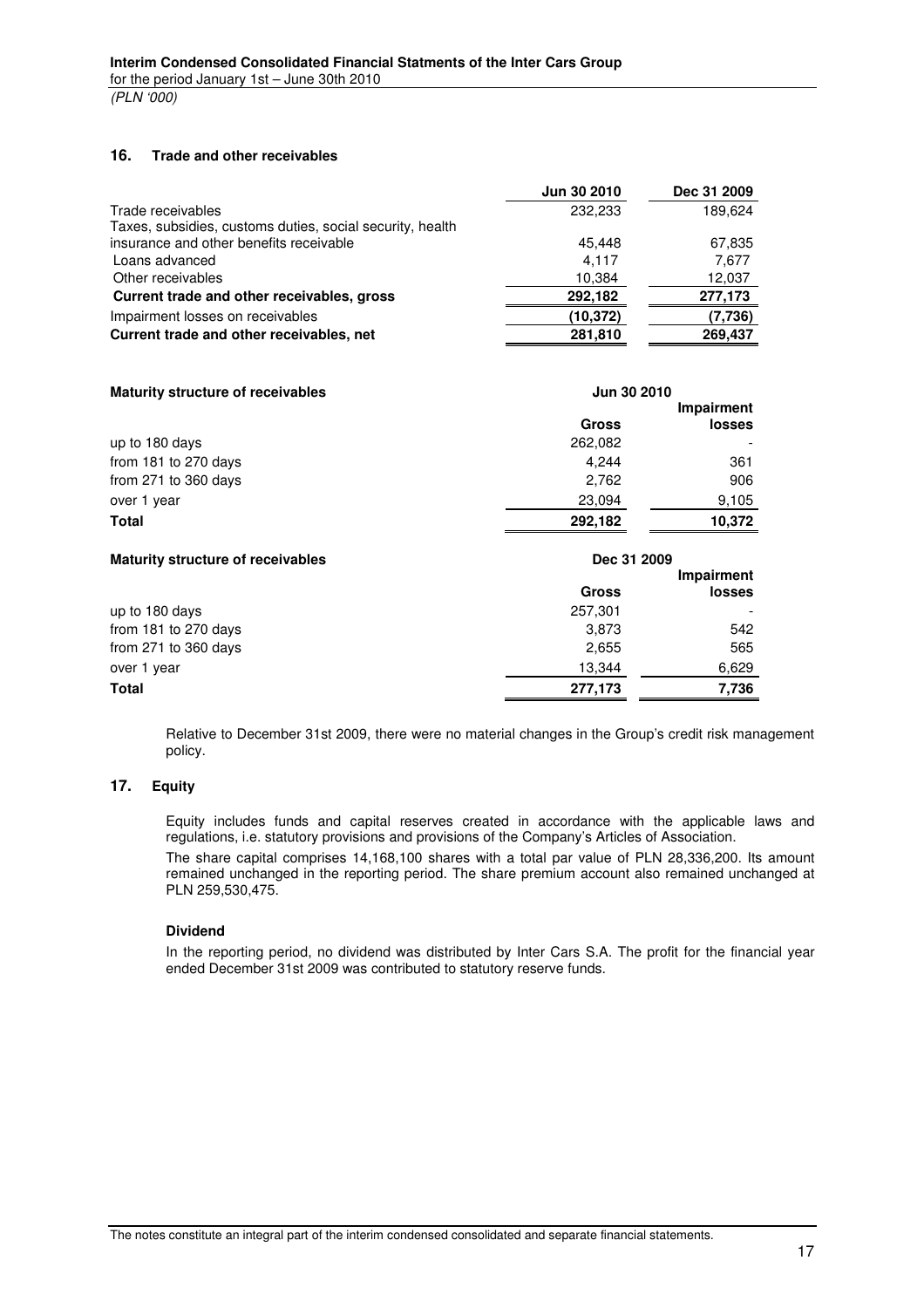### **18. Liabilities under Loans, Borrowings and Other Debt Instruments**

| As at Jan 1 2010                         | 474,393  |
|------------------------------------------|----------|
| New drawdowns                            |          |
| Change in debt under credit facilities   | 20,750   |
| Repayments                               |          |
| Notes – tranche No. 92                   | (25000)  |
| Change in finance lease liabilities      | (3,385)  |
| Repayments of syndicated credit facility | (20,000) |
| As at Jun 30 2010                        | 446.758  |

Compared with the data disclosed in the financial statements prepared as at December 31st 2009, there were no material changes with respect to the maturity dates, effective interest rate or currency structure of liabilities under loans, borrowings and other debt instruments.

#### **Material Terms and Conditions of the Syndicated Credit Facility**

In the reporting period, the terms and conditions of the syndicated credit facility remained unchanged and were not breached by the Group.

#### **Cash Flow Hedges**

The table below presents the Interest Rate Swap (IRS) contracts entered into by the Group as at June 30th 2010. As the Group applies hedge accounting, valuation of the contracts in the amount of PLN 2,600 thousand was recognised in the interim condensed financial statements as at June 30th 2010 under other comprehensive income and in the hedge accounting reserve.

| <b>Bank</b>          | Value of<br>hedged<br>position | <b>Term of contract</b> | Variable interest<br>reference rate | <b>Fixed interest</b><br>rate according<br>to contract |
|----------------------|--------------------------------|-------------------------|-------------------------------------|--------------------------------------------------------|
| <b>BRE</b>           | 55,417                         | until Jun 30 2011       | <b>3M WIBOR</b>                     | 4.98                                                   |
| <b>ING</b>           | 61,526                         | until Jun 30 2011       | <b>3M WIBOR</b>                     | 4.99                                                   |
| Pekao                | 96,134                         | until Jun 30 2011       | <b>3M WIBOR</b>                     | 4.98                                                   |
| ABN Amro             | 61,324                         | until Jun 30 2011       | <b>3M WIBOR</b>                     | 4.47                                                   |
| <b>Bank Handlowy</b> | 39,583                         | until Jun 30 2011       | <b>3M WIBOR</b>                     | 4.98                                                   |
| <b>EFG</b>           | 19.429                         | until Jun 30 2011       | <b>3M WIBOR</b>                     | 4.97                                                   |
| <b>EFG</b>           | 9,715                          | until Jun 30 2011       | <b>3M WIBOR</b>                     | 4.45                                                   |
| <b>Total</b>         | 343,128                        |                         |                                     |                                                        |

#### **19. Contingent Liabilities, Security provided in Respect of Liabilities and Future Liabilities (Including under Executed Operating Leases)**

Contingent liabilities, granted security and future liabilities (including under executed operating leases) did not change materially relative to those described in the financial statements prepared as at December 31st 2009.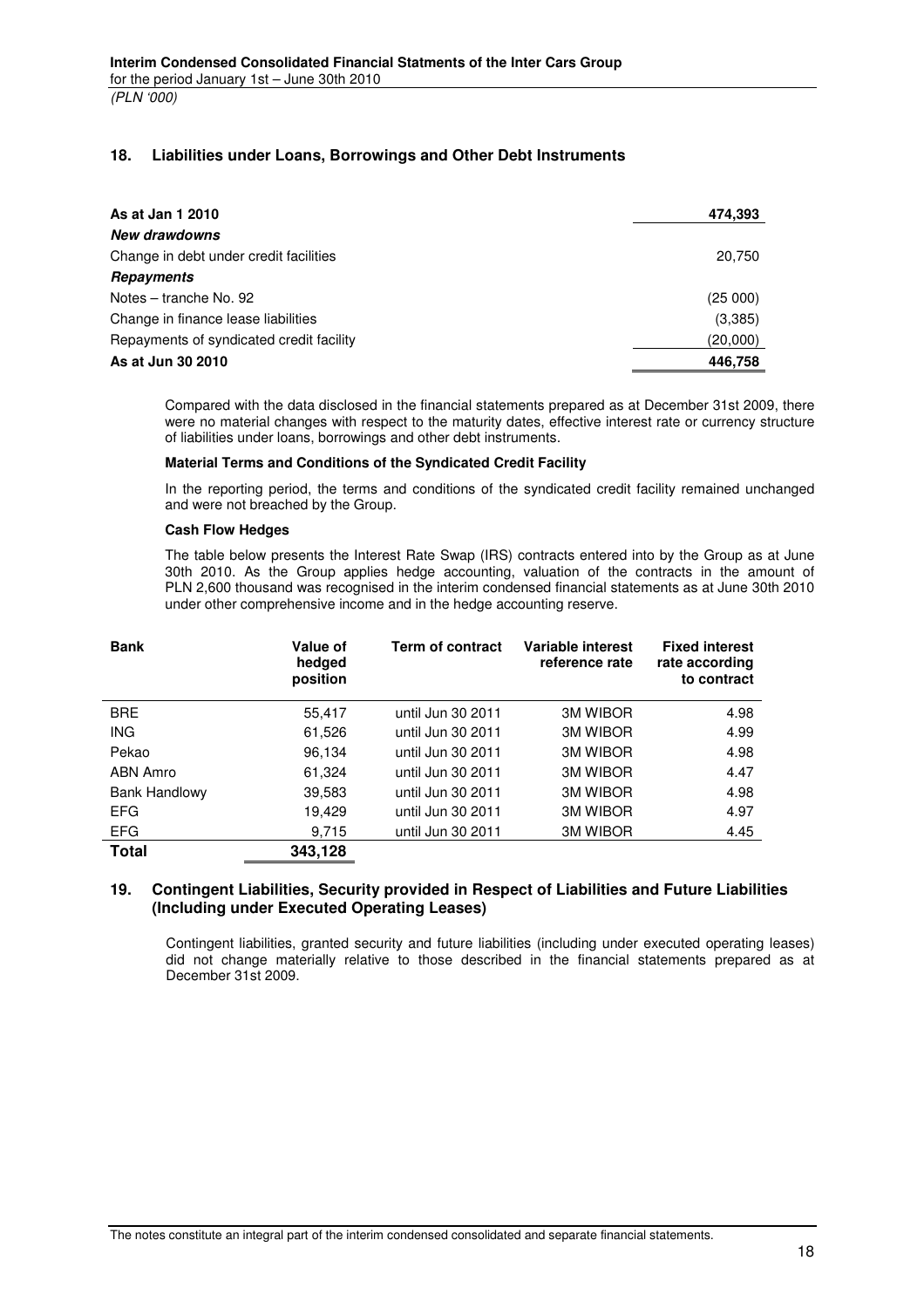(PLN '000)

### **20. Related-Party Transactions**

|                                                                                                                   | Jan 1 – Jun 30<br>2010 | Jan 1 – Jun 30<br>2009 |
|-------------------------------------------------------------------------------------------------------------------|------------------------|------------------------|
| Remuneration of Supervisory and Management Board<br>members                                                       |                        |                        |
| Remuneration of Supervisory Board members<br>Remuneration of Management Board members                             | 102<br>2,000           | 105<br>1,218           |
|                                                                                                                   | 2,102                  | 1,323                  |
|                                                                                                                   | Jan 1 - Jun 30<br>2010 | Jan 1 – Jun 30<br>2009 |
| Related-party transactions                                                                                        |                        |                        |
| Revenue from sales to related parties<br>Goods and services purchased from related parties                        | 1,059<br>6,479         | 968<br>4,611           |
|                                                                                                                   | Jun 30 2010            | Dec 31 2009            |
| Balance of settlements with related parties<br>Receivables from related parties<br>Liabilities to related parties | 188<br>474             | 330<br>254             |
|                                                                                                                   |                        |                        |

#### **21. Events Subsequent to the Reporting Date with a Potential Material Bearing on the Company's Future Financial Results**

No such events occurred.

### **Warsaw, August 13th 2010**

| Robert Kierzek                         | Krzysztof Oleksowicz           |
|----------------------------------------|--------------------------------|
| President of the Management Board      | Member of the Management Board |
| Krzysztof Soszyński                    | Piotr Kraska                   |
| Vice-President of the Management Board | Member of the Management Board |
| Wojciech Milewski                      | Julita Pałyska                 |
| Member of the Management Board         | <b>Chief Accountant</b>        |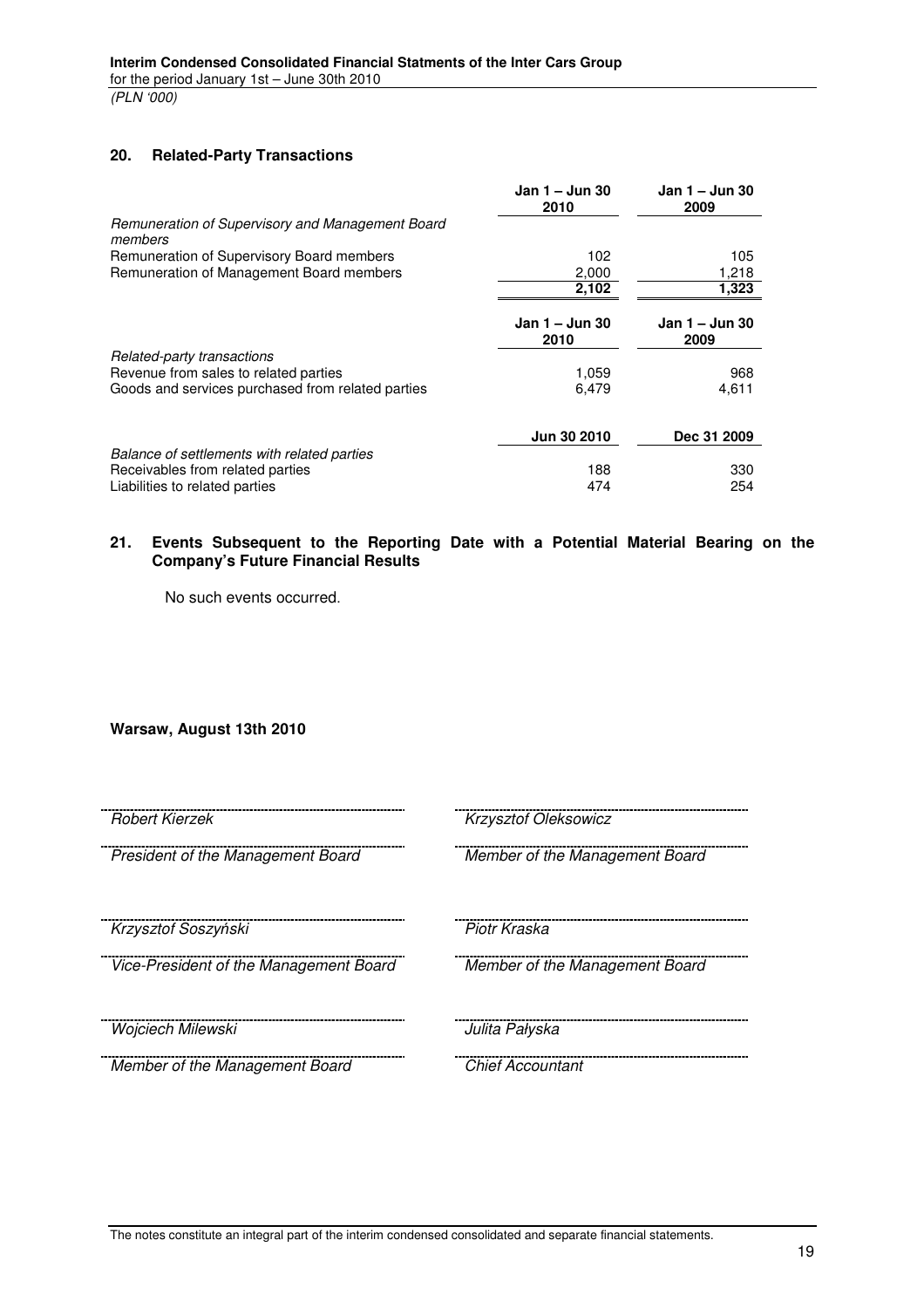### **PART II SEMI-ANNUAL REPORT ON THE OPERATIONS OF THE INTER CARS GROUP IN THE PERIOD JANUARY 1ST – JUNE 30TH 2010**

| 22. | Overview of the Group's Operations and Financial Performance on Consolidated and                                                                                                                                                                                                                                                                             |  |
|-----|--------------------------------------------------------------------------------------------------------------------------------------------------------------------------------------------------------------------------------------------------------------------------------------------------------------------------------------------------------------|--|
| 23. | Factors and Events, Especially of a Non-Recurring Nature, with a Material Bearing on the<br>Financial Performance. Description of the Company's Material Achievements and                                                                                                                                                                                    |  |
| 24. |                                                                                                                                                                                                                                                                                                                                                              |  |
| 25. | Management Board's Standpoint Regarding the Feasibility of Meeting Previously                                                                                                                                                                                                                                                                                |  |
| 26. | List of Shareholders Holding 5% or More of the Total Vote as at the Report Release Date  24                                                                                                                                                                                                                                                                  |  |
| 27. |                                                                                                                                                                                                                                                                                                                                                              |  |
| 28. | Changes in the Number of Shares and Rights to Shares (Options) in Inter Cars S.A. Held<br>by the Company's Management and Supervisory Personnel since the Publication of the                                                                                                                                                                                 |  |
| 29. |                                                                                                                                                                                                                                                                                                                                                              |  |
| 30. | Other Information Which the Company Deems Relevant for the Assessment of Its<br>Personnel, Assets, Financial Position, and Net Profit (Loss), or Changes in any of the<br>Foregoing, and for the Assessment of the Company's Ability to Perform Its Obligations 25                                                                                           |  |
| 31. | Factors Which in the Company's Opinion will Affect Its Results in a Period Covering at                                                                                                                                                                                                                                                                       |  |
| 32. | Key Threats and Risks Affecting the Months Remaining to the End of the Financial Year  25                                                                                                                                                                                                                                                                    |  |
| 33. | Information on Conclusion by the Company or Its Subsidiary Undertakings of a Single<br>Transaction or a Series of Transactions with Related Parties if such Transactions Are                                                                                                                                                                                 |  |
| 34. | Information on Sureties Issued in respect of Loans or Borrowings or Guarantees Issued,<br>in Each Case by the Company or Any of Its Subsidiaries, Jointly to a Single Entity or any<br>Subsidiary of Such Entity, where the Aggregate Value of such Outstanding Sureties or<br>Guarantees Amounts to an Equivalent of 10% or More of the Company's Equity 26 |  |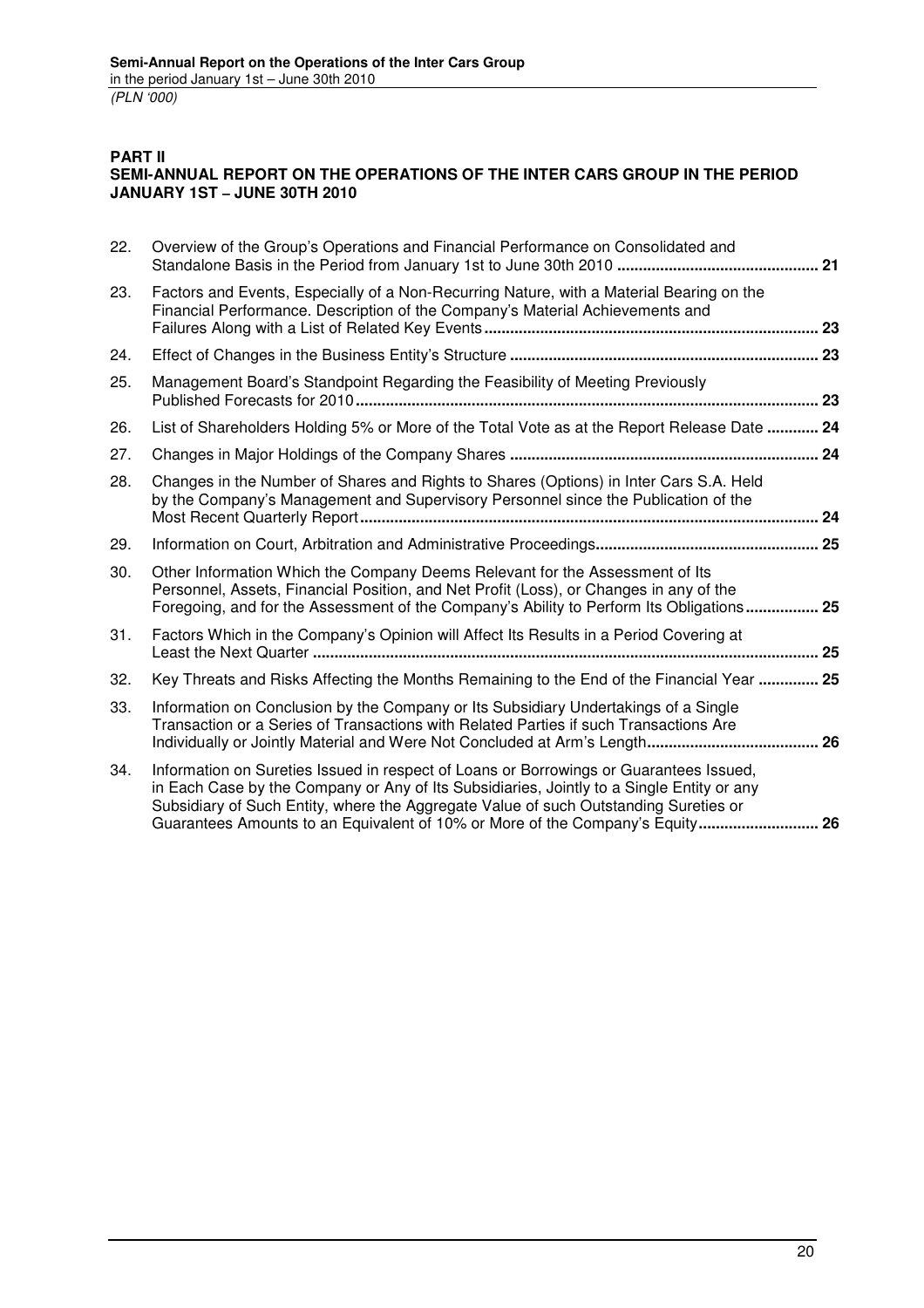### **22. Overview of the Group's Operations and Financial Performance on Consolidated and Standalone Basis in the Period from January 1st to June 30th 2010**

#### **Financial Results of the Inter Cars Group**

- The Group recorded a 12% increase in sales revenue compared with the corresponding period of 2009, chiefly owing to strong domestic demand and development of foreign subsidiaries. Exports, understood as direct sales to foreign business partners, went up by 26% year on year. In aggregate, the distribution companies posted a 13% increase in sales revenue.
- Inter Cars' sales revenue generated in Poland accounted for approximately 78% of the Group's total sales revenue (after consolidation eliminations). The Polish market remains the key sales market for the Group.
- In H1 2010, the Inter Cars Group repaid in total PLN 10m (net of new drawdowns of PLN 10m) of its financial liabilities under the syndicated credit facility and redeemed notes for a total of PLN 25m.
- Gross profit improved in the first half of the year by 1% relative to the corresponding period of the previous year. Slower growth in gross profit margin expressed in absolute terms is attributable to the base effect: in Q1 2009 the Group generated an exceptionally high margin following an increase in prices due to the depreciation of the złoty. Operating profit went down by 27% year on year, due to a PLN 16m rise in operating expenses. The increase in operating expenses, of about PLN 6m, was attributable to non-recurring events such as costs of server collocation and other IT projects. The remaining part of the increase was primarily due to higher selling costs and general and administrative expenses (variable costs) such as commissions on spare parts, the value of which changes depending on revenue from sales of spare parts, or the cost of launch of the Motointegrator project.
- Net cash provided by operating activities was PLN 72m.

**Revenue rose in all the geographical markets** where the Group is present, with the largest increases recorded by the companies operating in Romania (249%), Lithuania (73%), Croatia (45%), Italy (41%), Ukraine and Hungary (19%).

|                                                                                                    | Six months ended Jun 30 |            |            |            |  |
|----------------------------------------------------------------------------------------------------|-------------------------|------------|------------|------------|--|
| (1000)                                                                                             | 2010                    | 2009       | 2010       | 2009       |  |
| <b>Consolidated statement of</b><br>comprehensive income                                           | <b>PLN</b>              | <b>PLN</b> | <b>EUR</b> | <b>EUR</b> |  |
| Sales revenue                                                                                      | 1,105,099               | 982,510    | 275,985    | 217,446    |  |
| Gross profit (loss)                                                                                | 365,799                 | 361,565    | 91.354     | 80,021     |  |
| Net finance income/expenses                                                                        | (17,992)                | (18, 368)  | (4, 493)   | (4,065)    |  |
| Operating profit (loss)                                                                            | 51,482                  | 70,496     | 12,857     | 15,602     |  |
| Net profit (loss)                                                                                  | 29,314                  | 42,178     | 7,321      | 9,335      |  |
| Other financial data                                                                               |                         |            |            |            |  |
| Net cash provided by (used in) operating<br>activities<br>Net cash provided by (used in) investing | 71,825                  | 82,016     | 17,937     | 18,152     |  |
| activities<br>Net cash provided by (used in) financing                                             | (4,757)                 | (13, 103)  | (1, 188)   | (2,900)    |  |
| activities                                                                                         | (45, 238)               | (55, 694)  | (11, 298)  | (12, 326)  |  |
| Earnings per share                                                                                 | 2.07                    | 3.07       | 0.52       | 0.68       |  |
| Gross margin                                                                                       | 33.1%                   | 36.8%      |            |            |  |
| EBITDA margin                                                                                      | 6.3%                    | 8.7%       |            |            |  |

#### **The table below presents financial highlights of the Inter Cars Group for H1 2010:**

|                                             |               | As at      |               |            |
|---------------------------------------------|---------------|------------|---------------|------------|
|                                             | <b>Jun 30</b> | Dec 31     | <b>Jun 30</b> | Dec 31     |
|                                             | 2010          | 2009       | 2010          | 2009       |
| <b>Consolidated statement of financial</b>  |               |            |               |            |
| position                                    | <b>PLN</b>    | <b>PLN</b> | <b>EUR</b>    | <b>EUR</b> |
| Cash and cash equivalents                   | 49.194        | 27.364     | 11,866        | 6,661      |
| Balance-sheet total                         | 1.343.481     | 1.272.993  | 324.058       | 309,866    |
| Loans, borrowings and finance lease         |               |            |               |            |
| liabilities                                 | 446,758       | 474.393    | 107,762       | 115,475    |
| Equity attributable to owners of the parent | 523,592       | 498,891    | 126,295       | 121,438    |
| Non-controlling interests                   | 50            |            | 12            |            |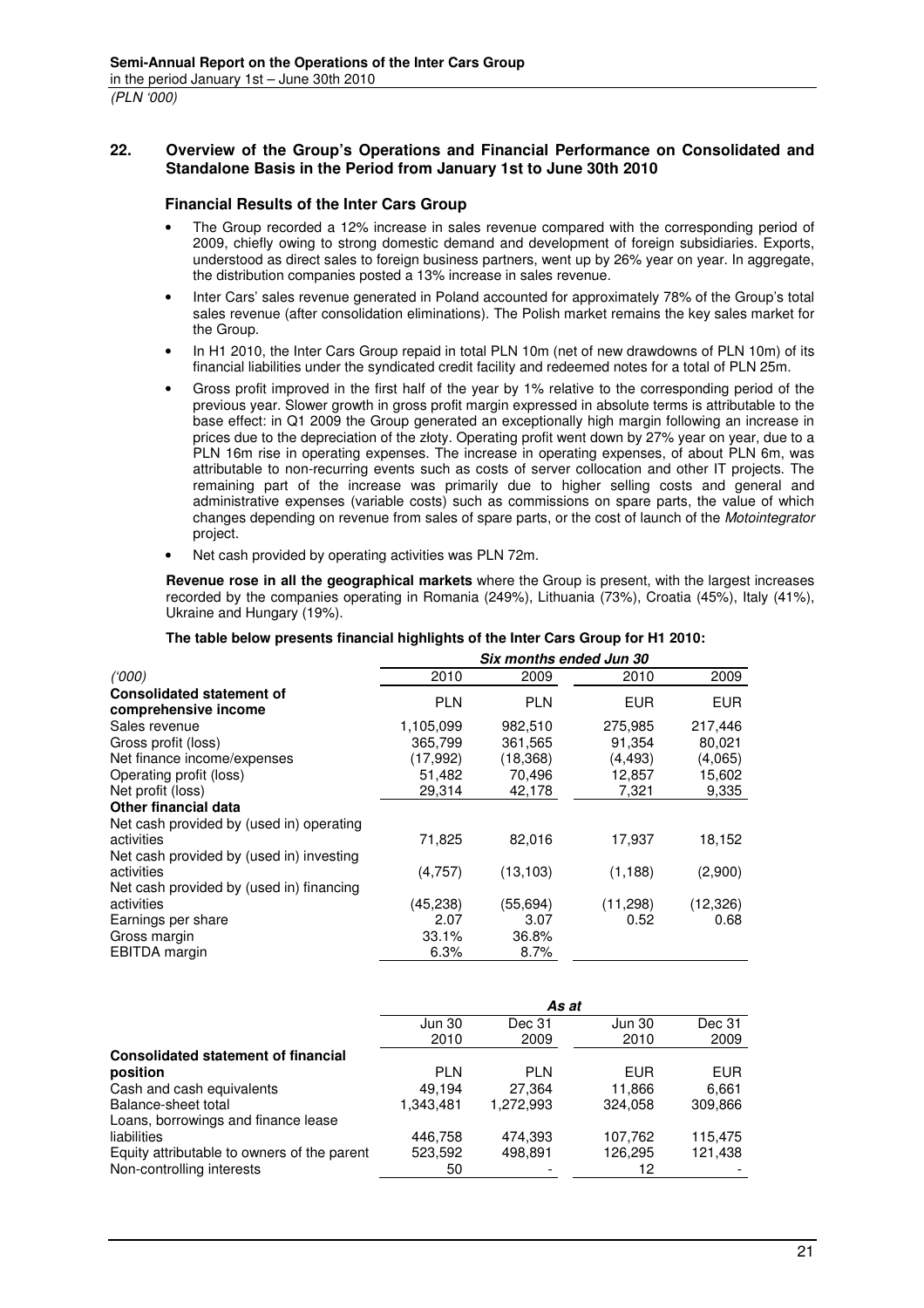The following exchange rates were applied to translate the figures presented in the financial highlights into the euro:

- for items of the statement of financial position the exchange rate quoted by the National Bank of Poland for June 30th 2010: EUR 1 = PLN 4.1458, and the exchange rate quoted for December 31st 2009: EUR 1 = PLN 4.1082.
- for items of the statement of comprehensive income and the statement of cash flows the average of the exchange rates quoted by the National Bank of Poland for the last day of each month in the first half of 2010 and 2009, that is EUR  $1 = PLN 4.0042$  and EUR  $1 = PLN 4.5184$ , respectively.

### **Financial Results of Inter Cars S.A. (Parent Undertaking)**

|                                          | Six months ended Jun 30 |            |             |             |  |
|------------------------------------------|-------------------------|------------|-------------|-------------|--|
| (000)                                    | 2010                    | 2009       | 2010        | 2009        |  |
| Separate statement of comprehensive      |                         |            |             |             |  |
| income                                   | <b>PLN</b>              | <b>PLN</b> | <b>EURO</b> | <b>EURO</b> |  |
| Sales revenue                            | 975,717                 | 878,171    | 243,673     | 194,354     |  |
| Gross profit (loss)                      | 291,680                 | 298,291    | 72,844      | 66,017      |  |
| Net finance income/expenses              | (14, 873)               | (15, 654)  | (3,714)     | (3, 465)    |  |
| Operating profit (loss)                  | 40,593                  | 59,431     | 10,138      | 13,153      |  |
| Net profit (loss)                        | 21,476                  | 36,348     | 5,363       | 8,044       |  |
| Other financial data                     |                         |            |             |             |  |
| Net cash provided by (used in) operating |                         |            |             |             |  |
| activities                               | 61.440                  | 65,120     | 15,344      | 14,412      |  |
| Net cash provided by (used in) investing |                         |            |             |             |  |
| activities                               | (3,605)                 | (5,615)    | (900)       | (1,243)     |  |
| Net cash provided by (used in) financing |                         |            |             |             |  |
| activities                               | (44, 284)               | (51,076)   | (11,059)    | (11, 304)   |  |
| Earnings per share                       | 1.52                    | 2.65       | 0.38        | 0.59        |  |
| Gross margin                             | 29.9%                   | 34%        |             |             |  |

The table below presents the financial highlights of Inter Cars S.A.:

|                                          |            | As at      |            |            |
|------------------------------------------|------------|------------|------------|------------|
|                                          | June 30    | Dec 31     | June 30    | Dec 31     |
|                                          | 2010       | 2009       | 2010       | 2009       |
|                                          | <b>PLN</b> | <b>PLN</b> | <b>EUR</b> | <b>EUR</b> |
| Separate statement of financial position |            |            |            |            |
| Cash and cash equivalents                | 25.164     | 11.613     | 6,070      | 2,827      |
| Balance-sheet total                      | 1,291,927  | 1,224,197  | 311,623    | 297,989    |
| Loans, borrowings and finance lease      |            |            |            |            |
| liabilities                              | 444.008    | 470.625    | 107,098    | 114,557    |
| Equity                                   | 499,104    | 480,228    | 120,388    | 116,895    |

**Sales revenue** for the first half of 2010 was **11% higher** year on year. It should be noted that in H1 2009 the average EUR/PLN exchange rate was nearly 13% higher than in H1 2010, which means that the sales growth in volume terms was even higher.

**Gross profit** for the first half of 2010 was 2% lower year on year. However, gross profit for Q2 2010 was as much as 11% higher compared with the corresponding period of 2009. **Gross margin** was 29.9% in the first half of 2010 (34% in the first half of 2009).

**Cost of distribution services** – share of an affiliate branch operator in the generated margin. The affiliate branch's sales margin is shared between the branch operator and Inter Cars on a 50/50 basis. The system of affiliate branches is based on the principle of entrusting the management of a distribution outlet (affiliate branch) to an external operator. Sales are made on behalf of Inter Cars. The affiliate branch operators employ personnel and cover operating costs from their revenue, which is their share in the margin on sales of goods. The share of particular branches in the margin is settled on a monthly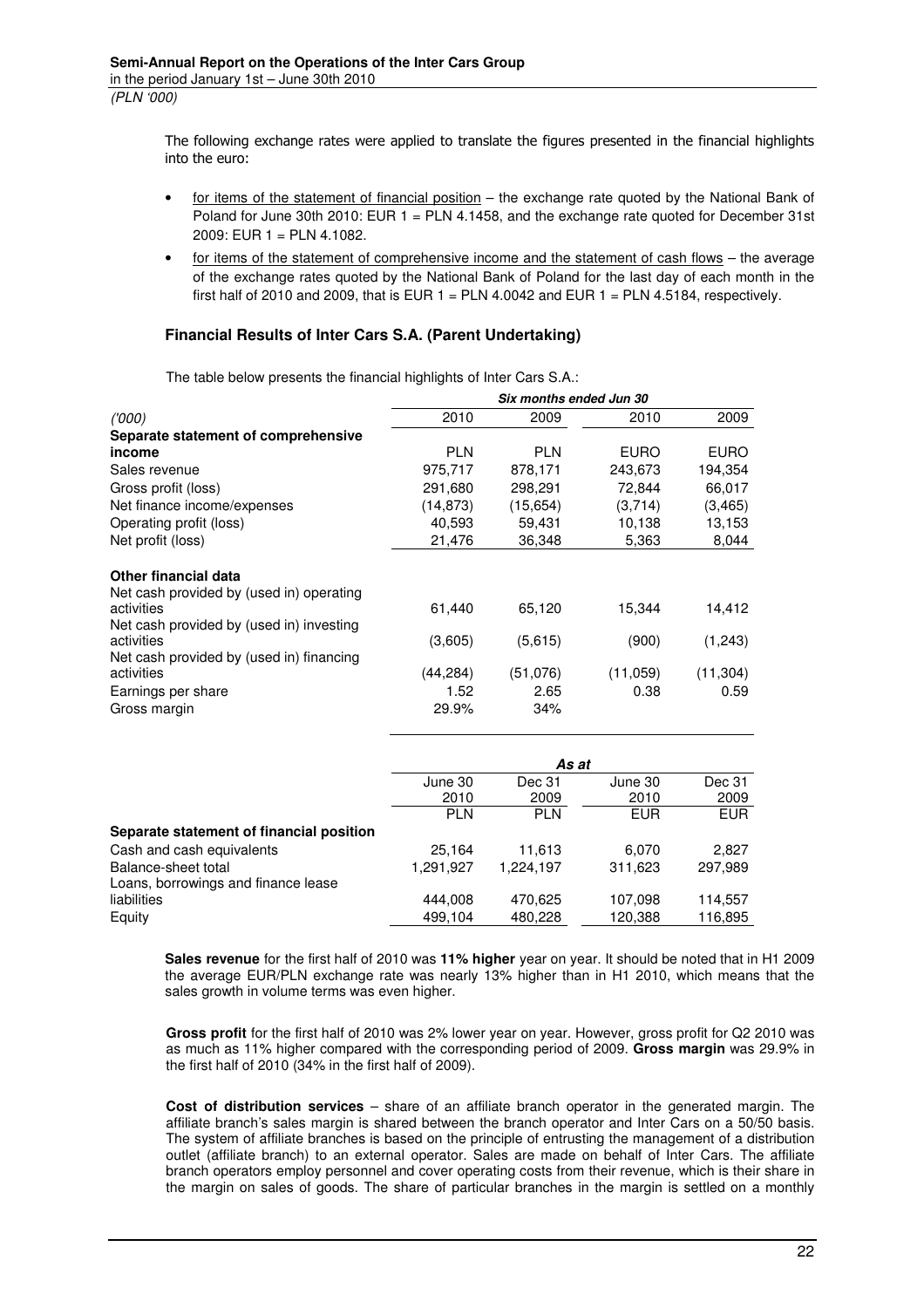basis. The Company provides the full range of goods with ensured availability, IT system, organisational and logistics expertise, and trademark. The branch operator contributes the knowledge of the local market and experienced personnel. The risk associated with the operations of a branch operator is borne by the operator, who – operating as a separate business – optimises its available resources.

**Finance income and expenses** include mainly interest income and expense. In H1 2010 the Company posted net finance expense of PLN 14,873 thousand. As at June 30th 2010, **loans, borrowings, debt securities and finance lease liabilities** totalled PLN 444,008 thousand, compared with PLN 475,240 thousand as at June 30th 2009.

#### **23. Factors and Events, Especially of a Non-Recurring Nature, with a Material Bearing on the Financial Performance. Description of the Company's Material Achievements and Failures Along with a List of Related Key Events**

#### **Major Events with a Bearing on Current and Future Operations**

- Consolidated EBITDA (operating profit plus depreciation/amortisation) calculated on a cumulative basis for the period of 12 months ended June 30th 2010 was PLN 134,101 thousand.
- H1 2010 saw significant improvement in the inventory cycle relative to H1 2009, which shortened from 174 to 148 days (an improvement of 15%).
- Feber's sales were similar as in 2009. A remedial scheme is currently being implemented at Feber, primarily to reduce production costs and expand the sales force based on the Inter Cars Group's resources. We can see the first signs of a market upturn which should find a reflection in the company's results in the subsequent periods, however, in 2010 Feber will not generate a positive net margin.
- The Company is consistently pursuing its policy of geographical expansion in the area of Eastern and Central Europe. The CEE markets offer significant growth potential and higher net margins than the Polish market. In Q1 and Q2 2010, foreign distribution companies generated jointly sales revenue which was by 22% higher than in the same period of the previous year. In the first half of 2010, high year-on-year growth rates of sales denominated in the local currencies were recorded by Inter Cars S.A.'s subsidiaries operating in Romania (249%), Lithuania (73%), Croatia (45%), Italy (41%), Ukraine and Hungary (19%).
- Export sales have for many years been stable at approx. 25% of the Group's total sales revenue. In the export sales structure, the share of Ukraine is diminishing mainly in favour of Slovakia and the Czech Republic.

#### **24. Effect of Changes in the Business Entity's Structure**

Other than the acquisition of Inter Cars (Cyprus) Limited, there were no changes in the structure of the Inter Cars Group in the reporting period.

#### **25. Management Board's Standpoint Regarding the Feasibility of Meeting Previously Published Forecasts for 2010**

The Inter Cars Group did not publish any financial forecasts.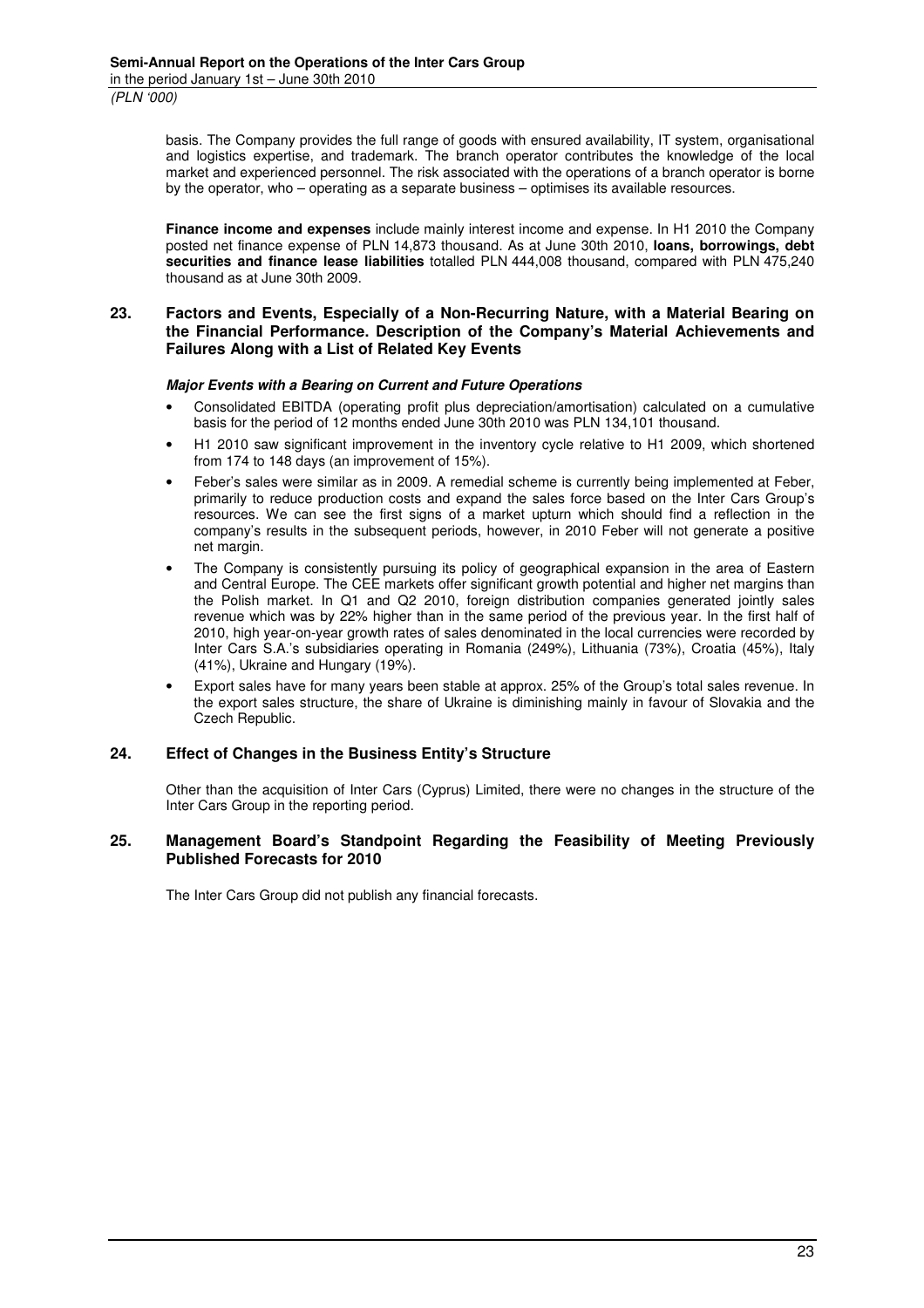#### **26. List of Shareholders Holding 5% or More of the Total Vote as at the Report Release Date**

| <b>Shareholder</b>                                | Number of<br>shares/<br>votes | Aggregate<br>par value | Percentage of<br>share capital<br>held | Percentage of<br>total vote held |
|---------------------------------------------------|-------------------------------|------------------------|----------------------------------------|----------------------------------|
|                                                   |                               | (PLN)                  | (%)                                    | (%)                              |
| Krzysztof Oleksowicz                              | 4,972,271                     | 9,944,542              | 35.09%                                 | 35.09%                           |
| Andrzej Oliszewski<br>AIG OFE (Open-Ended Pension | 1,502,370                     | 3,004,740              | 10.60%                                 | 10.60%                           |
| Fund)<br>ING OFE (Open-Ended Pension              | 1,187,431                     | 2,374,862              | 8.38%                                  | 8.38%                            |
| Fund)<br>Aviva OFE (Open-Ended Pension            | 1,007,628                     | 2,015,256              | 7.11%                                  | 7.11%                            |
| Fund)                                             | 898,963                       | 1,797,926              | 6.35%                                  | 6.35%                            |

By the date of release of these financial statements, the Company has not received any other shareholding notifications.

### **27. Changes in Major Holdings of the Company Shares**

There were no changes in major holdings of the Company shares since the date of the most recent quarterly report.

### **28. Changes in the Number of Shares and Rights to Shares (Options) in Inter Cars S.A. Held by the Company's Management and Supervisory Personnel since the Publication of the Most Recent Quarterly Report**

The Company's supervisory and management staff hold in aggregate 7,258,581 shares, conferring the right to 51.23% of the total vote at the General Shareholders Meeting of Inter Cars S.A.

The management and supervisory staff hold no shares in subsidiary undertakings of Inter Cars S.A.

| <b>Shareholder</b>                | No. of<br>shares /<br>votes | Aggregate par<br>value | Percentage of<br>share capital<br>held | Percentage of<br>total vote held |
|-----------------------------------|-----------------------------|------------------------|----------------------------------------|----------------------------------|
|                                   |                             | (PLN)                  | $(\%)$                                 | (%)                              |
| Krzysztof Oleksowicz              | 4,972,271                   | 9,944,542              | 35.09%                                 | 35.09%                           |
| Andrzej Oliszewski                | 1,502,370                   | 3.004.740              | 10.60%                                 | 10.60%                           |
| Jolanta Oleksowicz-<br>Bugajewska | 499,272                     | 988,544                | 3.52%                                  | 3.52%                            |
| <b>Robert Kierzek</b>             | 74,834                      | 149,668                | 0.53%                                  | 0.53%                            |
| Krzysztof Soszyński               | 74,834                      | 149,668                | 0.53%                                  | 0.53%                            |
| Wojciech Milewski                 | 67,500                      | 135,000                | 0.48%                                  | 0.48%                            |
| Piotr Kraska                      | 67,500                      | 135,000                | 0.48%                                  | 0.48%                            |
| <b>Total</b>                      | 7,258,581                   | 14,517,162             | 51.23%                                 | 51.23%                           |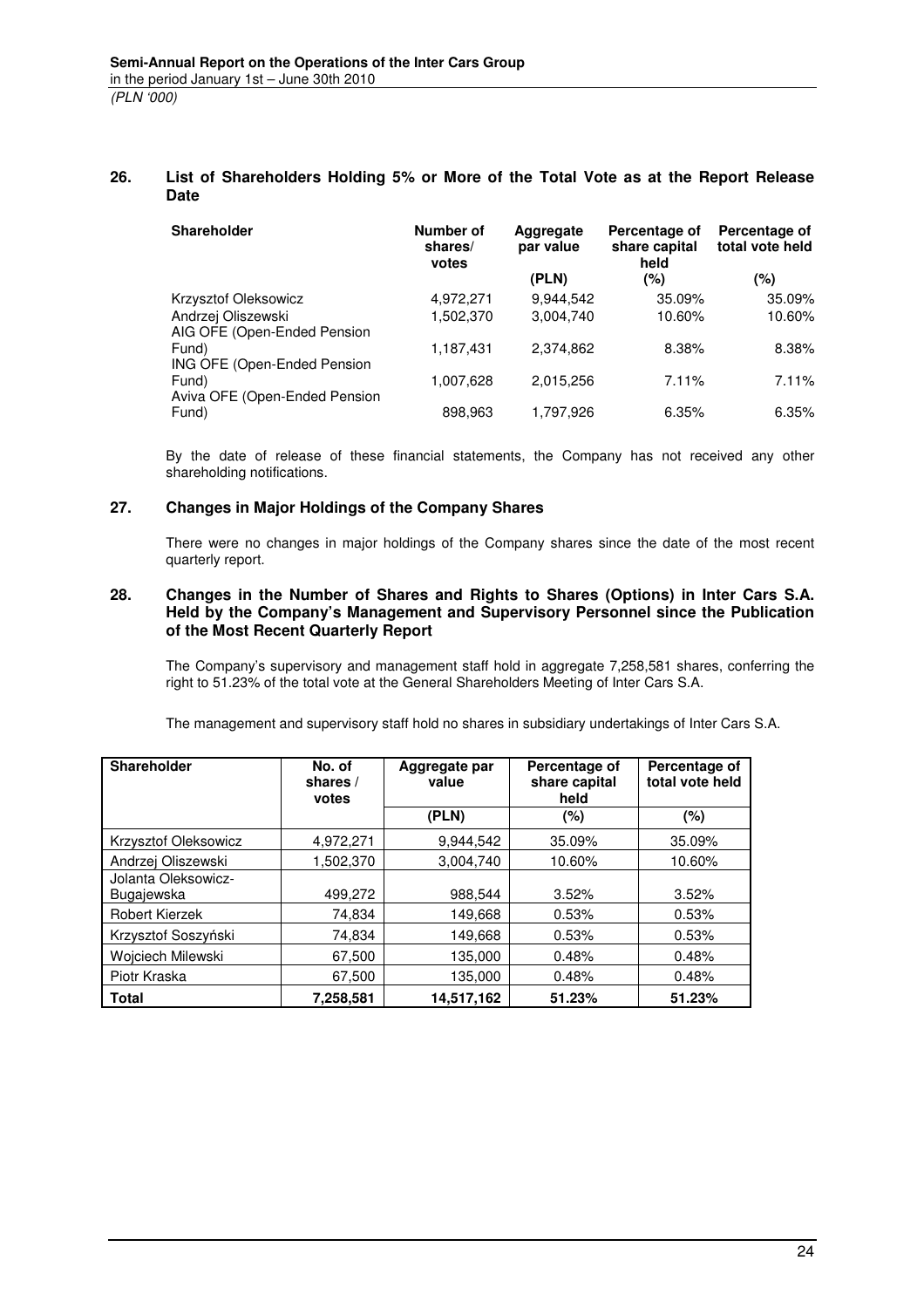Changes in ownership of the Company shares held by the management and supervisory staff since the date of release of the most recent quarterly report:

| <b>Shareholder</b>                        | No. of<br>shares as at<br>May 15 2010 | <b>Increases</b> | <b>Decreases</b> | No. of<br>shares as at<br>Aug 13 2010 |
|-------------------------------------------|---------------------------------------|------------------|------------------|---------------------------------------|
| Krzysztof Oleksowicz                      | 4,972,271                             | -                |                  | 4,972,271                             |
| Andrzej Oliszewski<br>Jolanta Oleksowicz- | 1,502,370                             |                  |                  | 1,502,370                             |
| Bugajewska                                | 499,272                               |                  |                  | 499,272                               |
| <b>Robert Kierzek</b>                     | 74,834                                |                  |                  | 74,834                                |
| Krzysztof Soszyński                       | 74,834                                |                  |                  | 74,834                                |
| Wojciech Milewski                         | 67,500                                |                  |                  | 67,500                                |
| Piotr Kraska                              | 67,500                                |                  |                  | 67,500                                |
| <b>Total</b>                              | 7,258,581                             |                  |                  | 7,258,581                             |

#### **29. Information on Court, Arbitration and Administrative Proceedings**

In 2010, no proceedings have been brought before any court or administrative body with respect to any liabilities or claims of Inter Cars S.A. or its subsidiary undertakings whose aggregate value would represent 10% or more of the Company's equity.

Furthermore, no proceedings are pending before any court or administrative body with respect to any liabilities or claims of Inter Cars S.A. or its subsidiary undertakings whose aggregate value would represent 10% or more of the Company's equity.

#### **30. Other Information Which the Company Deems Relevant for the Assessment of Its Personnel, Assets, Financial Position, and Net Profit (Loss), or Changes in any of the Foregoing, and for the Assessment of the Company's Ability to Perform Its Obligations**

This information is included in the Section entitled Factors and Events, Especially of a Non-Recurring Nature, with a Material Bearing on the Financial Performance. Description of the Company's Material Achievements and Failures Along with a List of Related Key Events.

#### **31. Factors Which in the Company's Opinion will Affect Its Results in a Period Covering at Least the Next Quarter**

The most important factors which according to the Management Board will affect the financial results in Q3 2010 include:

- $\checkmark$  situation in the foreign exchange markets, related mainly to the exchange rates of EUR, USD and JPY against PLN, UAH, HUF, CZK, SKK, LTL, HRK and RON;
- $\checkmark$  demand from export customers, which is dependent mainly on the political and legal situation in Ukraine;
- changes in interest rates, which will determine the amount of interest paid on contracted loans and thus will affect the financial expenses;
- the planned improvement in the inventory cycle, which should reduce the amount of financial expenses by lowering the requirement for inventory financing;
- optimisation of logistics processes related to cost reductions;
- enhanced awareness of the Inter Cars brand and new customers, which will contribute to the development of the operating activities.

### **32. Key Threats and Risks Affecting the Months Remaining to the End of the Financial Year**

The risks relating to Q3 2010, as described by the Management Board in Section 31, also relate to the remaining months of the year.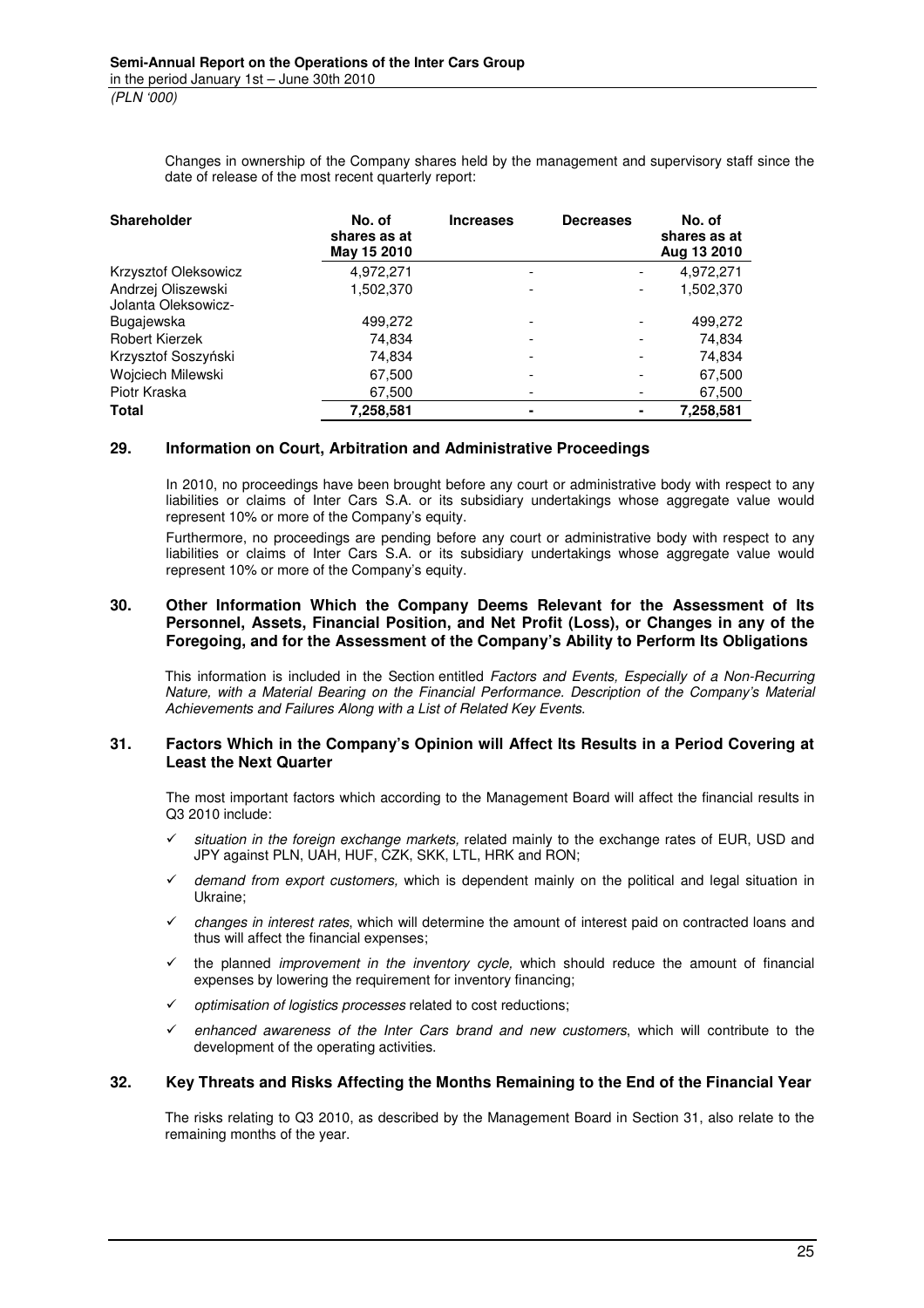**33. Information on Conclusion by the Company or Its Subsidiary Undertakings of a Single Transaction or a Series of Transactions with Related Parties if such Transactions Are Individually or Jointly Material and Were Not Concluded at Arm's Length** 

No such transaction occurred.

**34. Information on Sureties Issued in respect of Loans or Borrowings or Guarantees Issued, in Each Case by the Company or Any of Its Subsidiaries, Jointly to a Single Entity or any Subsidiary of Such Entity, where the Aggregate Value of such Outstanding Sureties or Guarantees Amounts to an Equivalent of 10% or More of the Company's Equity** 

For information on issued guarantees, see Note 40.

**Warsaw, August 13th 2010** 

| Robert Kierzek                    | Krzysztof Soszyński                    |
|-----------------------------------|----------------------------------------|
|                                   |                                        |
| President of the Management Board | Vice-President of the Management Board |
|                                   |                                        |
|                                   |                                        |
| <b>Krzysztof Oleksowicz</b>       | Piotr Kraska                           |
| Member of the Management Board    | Member of the Management Board         |
|                                   |                                        |
|                                   |                                        |
|                                   |                                        |
| Wojciech Milewski                 |                                        |
| Member of the Management Board    |                                        |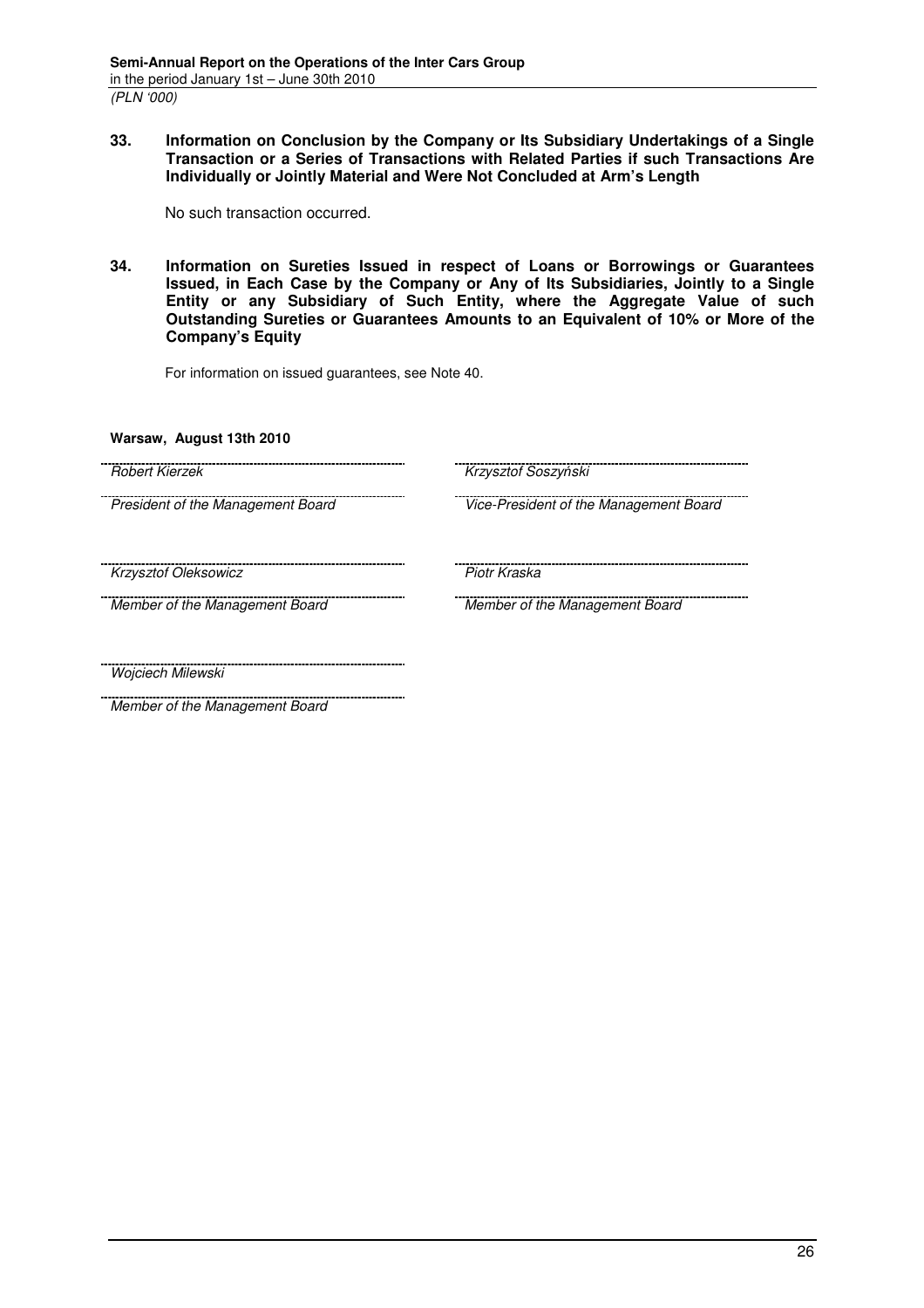## **PART III**

## **INTERIM CONDENSED SEPARATE FINANCIAL STATEMENTS OF INTER CARS S.A. FOR THE PERIOD JANUARY 1ST – JUNE 30TH 2010**

| 36.          |                                                                                   |  |
|--------------|-----------------------------------------------------------------------------------|--|
| 37.          |                                                                                   |  |
|              |                                                                                   |  |
| <b>NOTES</b> |                                                                                   |  |
|              |                                                                                   |  |
|              | 40. Related-Party Transactions in the Condensed Separate Financial Statements  32 |  |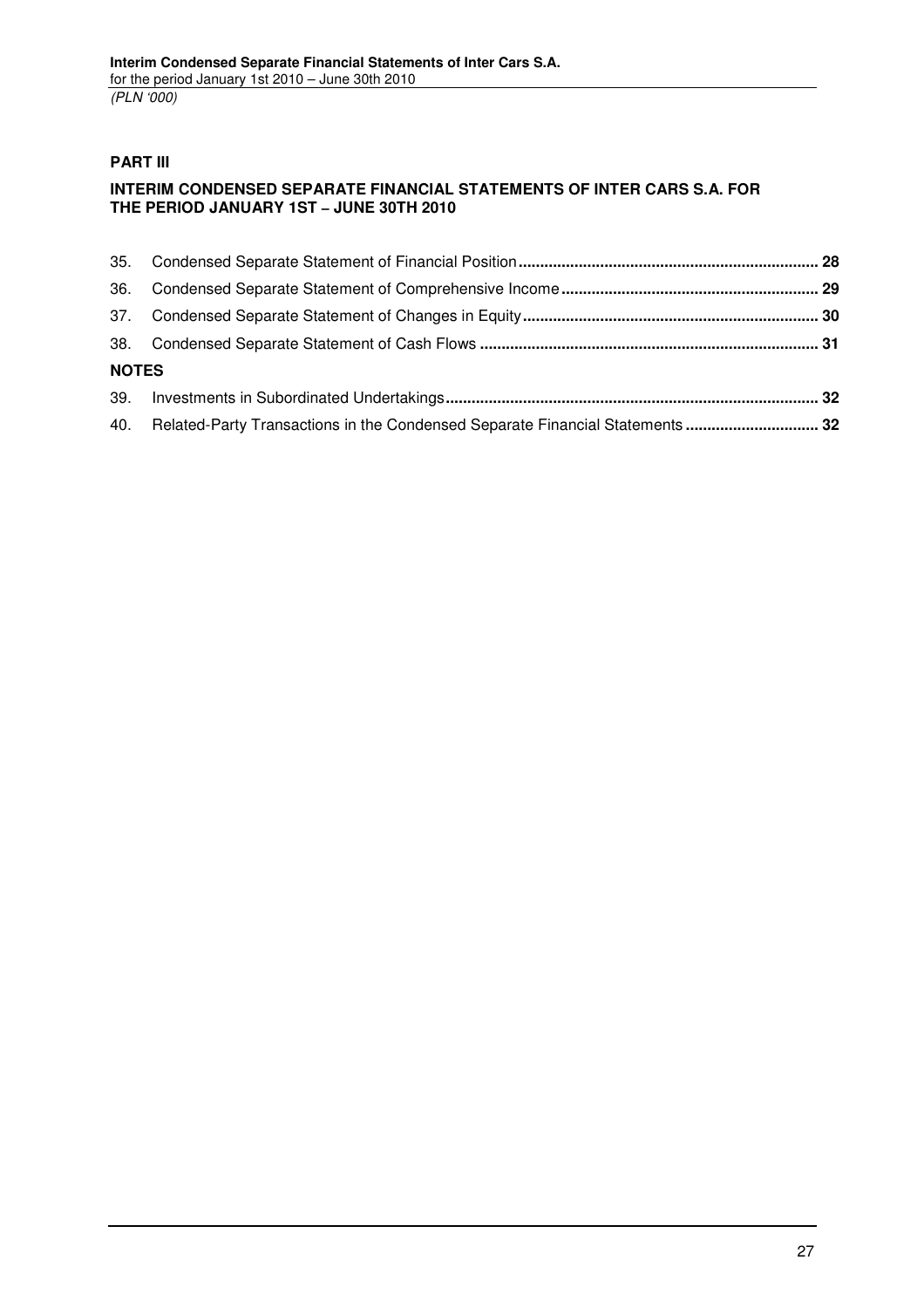### **35. Condensed Separate Statement of Financial Position**

|                                                                  | Jun 30 2010 | Dec 31 2009 |
|------------------------------------------------------------------|-------------|-------------|
| <b>ASSETS</b>                                                    |             |             |
| <b>Non-current assets</b>                                        |             |             |
| Property, plant and equipment                                    | 139,814     | 147,052     |
| Intangible assets                                                | 142,487     | 145,605     |
| Investment property                                              | 2,768       | 2,768       |
| Investments in subordinated undertakings                         | 41,286      | 37,240      |
| Investments available for sale                                   | 43          | 43          |
| Receivables                                                      | 84,081      | 79,525      |
|                                                                  | 410,479     | 412,233     |
| <b>Current assets</b>                                            |             |             |
| Inventories                                                      | 471,549     | 426,717     |
| Trade and other receivables                                      | 384,735     | 373,634     |
| Cash and cash equivalents                                        | 25,164      | 11,613      |
|                                                                  | 881,448     | 811,964     |
| <b>TOTAL ASSETS</b>                                              | 1,291,927   | 1,224,197   |
| <b>EQUITY AND LIABILITIES</b><br><b>Equity</b>                   |             |             |
| Share capital                                                    | 28,336      | 28,336      |
| Share premium account                                            | 259,530     | 259,530     |
| Statutory reserve funds                                          | 186,104     | 125,397     |
| Other capital reserves                                           | 5,935       | 5,935       |
| Hedge accounting reserve                                         | (2,600)     |             |
| Retained earnings and current year profit                        | 21,799      | 61,030      |
|                                                                  | 499,104     | 480,228     |
|                                                                  |             |             |
| <b>Non-current liabilities</b>                                   |             |             |
| Loans, borrowings and finance lease liabilities                  | 379,661     | 383,426     |
| Deferred tax liabilities                                         | 1,618       | 4,332       |
|                                                                  | 381,279     | 387,758     |
| <b>Current liabilities</b>                                       |             |             |
| Trade and other payables                                         | 338,201     | 267,109     |
| Loans, borrowings, debt securities and finance lease liabilities | 64,347      | 87,199      |
| Employee benefits                                                | 3,981       | 1,655       |
| Income tax payable                                               | 5,015       | 248         |
|                                                                  | 411,544     | 356,211     |
| <b>TOTAL EQUITY AND LIABILITIES</b>                              | 1,291,927   | 1,224,197   |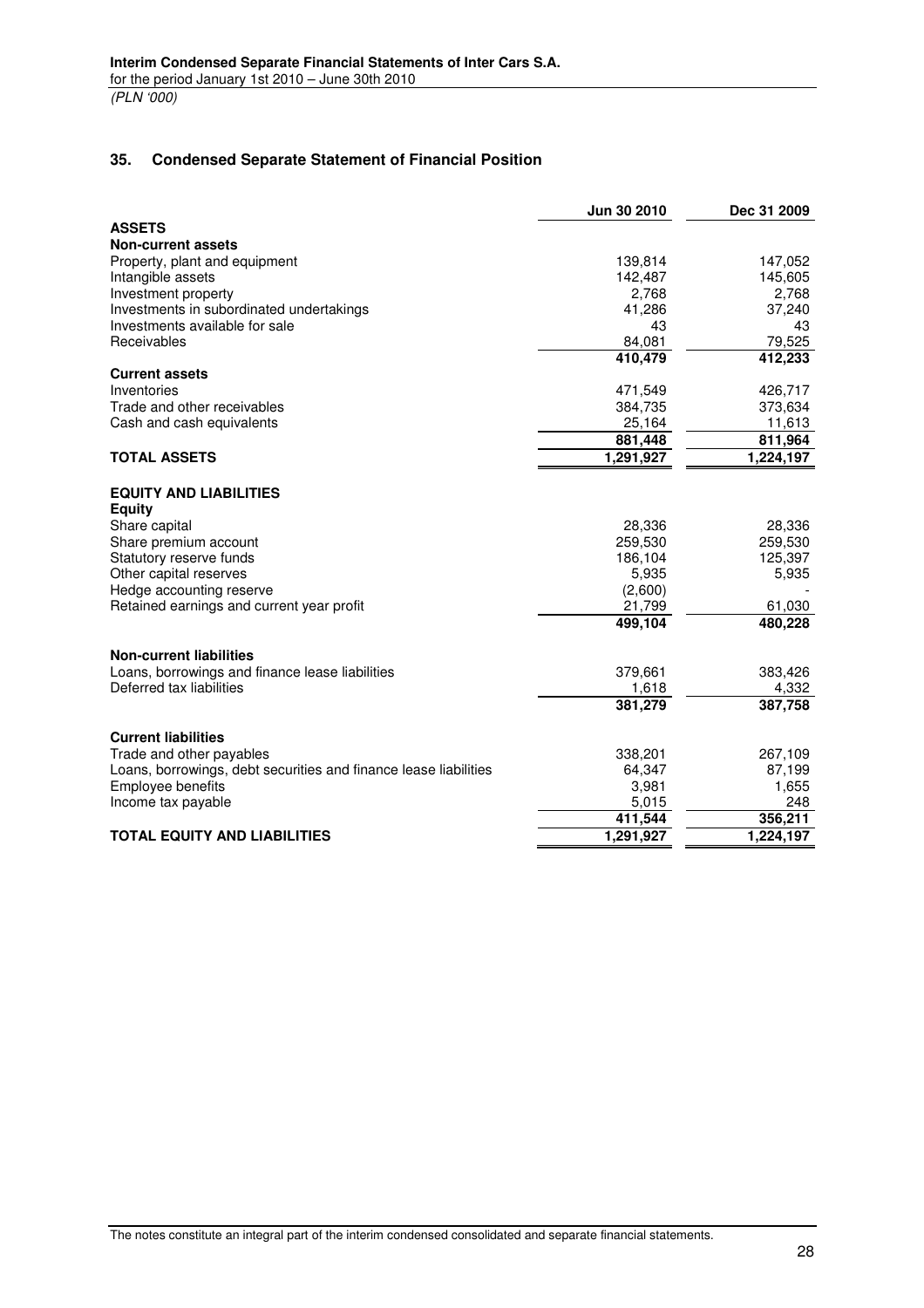### **36. Condensed Separate Statement of Comprehensive Income**

|                                                    | Jan 1 - Jun 30<br>2010 | Jan 1 - Jun 30<br>2009 |
|----------------------------------------------------|------------------------|------------------------|
| Sales revenue                                      | 975,717                | 878,171                |
| Cost of sales                                      | (684, 037)             | (579, 880)             |
| <b>Gross profit</b>                                | 291,680                | 298,291                |
| Other operating income                             | 10,484                 | 400                    |
| Selling costs, general and administrative expenses | (140, 271)             | (123, 692)             |
| Cost of distribution services                      | (109, 403)             | (108, 323)             |
| Other operating expenses                           | (11, 897)              | (7, 245)               |
| <b>Operating profit</b>                            | 40,593                 | 59,431                 |
| Finance income                                     | 3,522                  | 2,236                  |
| Foreign exchange differences                       | (317)                  | (4, 139)               |
| Finance expenses                                   | (18,078)               | (13, 751)              |
| <b>Profit before tax</b>                           | 25,720                 | 43,777                 |
| Corporate income tax                               | (4, 244)               | (7, 429)               |
| <b>Net profit</b>                                  | 21,476                 | 36,348                 |
| <b>OTHER COMPREHENSIVE INCOME</b>                  |                        |                        |
| Valuation of hedging instruments                   | (2,600)                |                        |
| Total other comprehensive income, net              | (2,600)                |                        |
| <b>COMPREHENSIVE INCOME</b>                        | 18,876                 | 36,348                 |
|                                                    |                        |                        |
| <b>Net profit</b>                                  | 21,476                 | 36,348                 |
| Weighted average number of ordinary shares         | 14,168,100             | 13,736,100             |
| Earnings per ordinary share (PLN)                  | 1.52                   | 2.65                   |
| Weighted average diluted number of ordinary shares | 14,168,100             | 13,858,055             |
| Diluted earnings per ordinary share (PLN)          | 1.52                   | 2.62                   |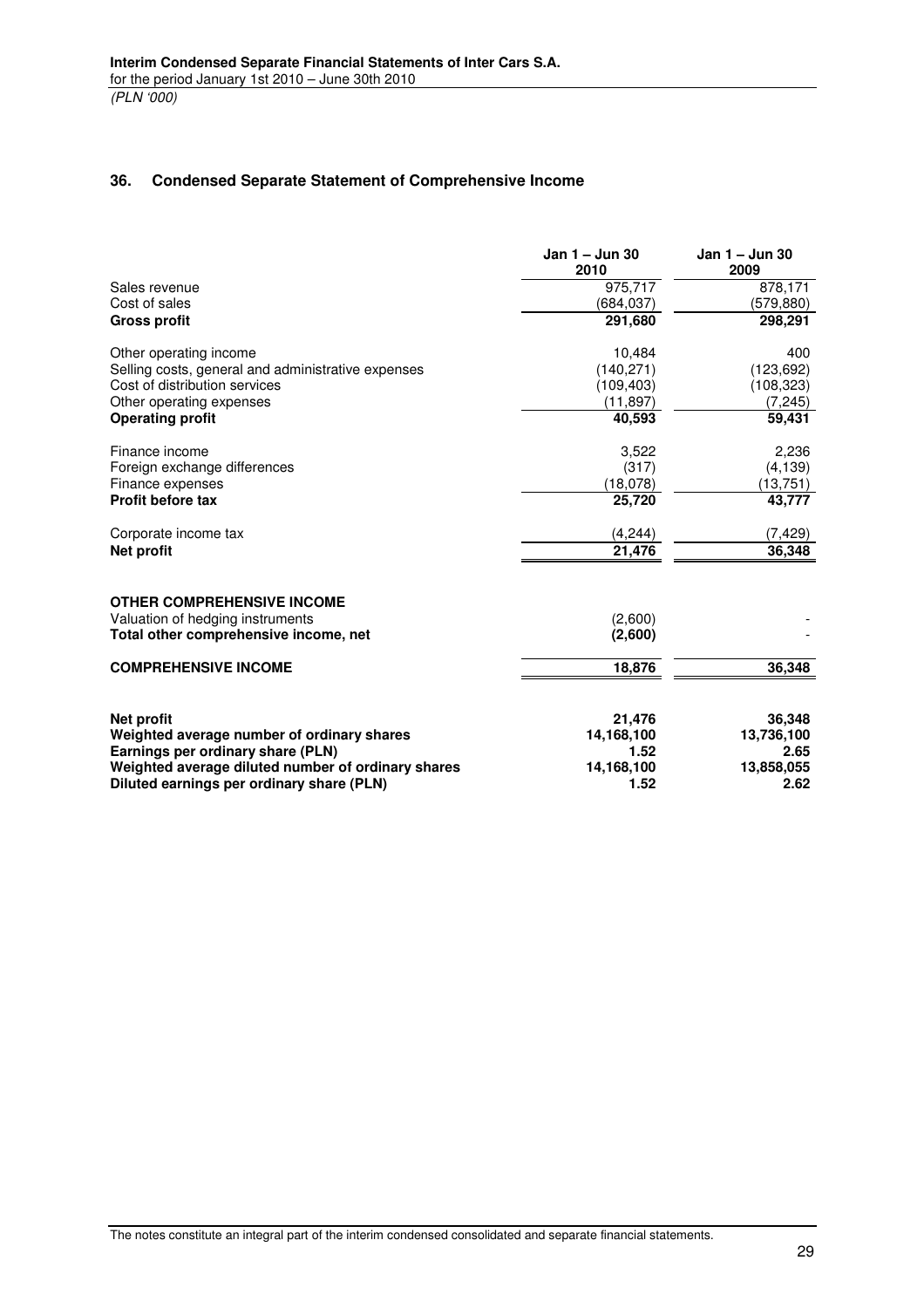#### **Interim Condensed Separate Financial Statements of Inter Cars S.A.**

for the period January 1st 2010 – June 30th 2010

(PLN '000)

### **37. Condensed Separate Statement of Changes in Equity**

#### **For the period January 1st – June 30th 2010**

| (PLN '000)                                                                                                                    | Share capital | Share premium<br>account | Statutory<br>reserve funds | Other capital<br>reserves | Hedge<br>accounting<br>reserve | Retained earnings<br>and current year<br>profit | <b>Total</b> |
|-------------------------------------------------------------------------------------------------------------------------------|---------------|--------------------------|----------------------------|---------------------------|--------------------------------|-------------------------------------------------|--------------|
| As at Jan 1 2010                                                                                                              | 28,336        | 259,530                  | 125,397                    | 5,935                     |                                | 61,030                                          | 480,228      |
| <b>Statement of comprehensive</b><br>income<br>Profit for period                                                              |               |                          |                            |                           |                                | 21,476                                          | 21,476       |
| Other comprehensive income<br>Effective portion of changes in fair<br>value of cash flow hedges                               |               |                          |                            |                           | (2,600)                        |                                                 | (2,600)      |
| Total comprehensive income                                                                                                    |               |                          |                            |                           | (2,600)                        | 21,476                                          | 18,876       |
| <b>Transactions with shareholders</b><br>Distribution of previous period's<br>profit – transfer to statutory<br>reserve funds |               |                          | 60,707                     |                           |                                | (60, 707)                                       |              |
|                                                                                                                               |               |                          |                            |                           |                                |                                                 |              |
| As at Jun 30 2010                                                                                                             | 28,336        | 259,530                  | 186,104                    | 5,935                     | (2,600)                        | 21,799                                          | 499,104      |

#### **For the period January 1st – June 30th 2009**

| (PLN '000)                                             | Share capital | Share premium<br>account | Statutory<br>reserve funds | Other capital<br>reserves | Retained earnings<br>and current year<br>profit | Total   |
|--------------------------------------------------------|---------------|--------------------------|----------------------------|---------------------------|-------------------------------------------------|---------|
| As at Jan 1 2009                                       | 27,472        | 247,785                  | 102,485                    | 5,935                     | 23,235                                          | 406,912 |
| Statement of comprehensive income                      |               |                          |                            |                           |                                                 |         |
| Profit for period                                      |               |                          |                            |                           | 36.348                                          | 36,348  |
| <b>Transactions with shareholders</b>                  |               |                          |                            |                           |                                                 |         |
| Distribution of previous period's profit – transfer to |               |                          |                            |                           |                                                 |         |
| statutory reserve funds                                |               |                          | 22,911                     |                           | (22, 911)                                       |         |
| As at Jun 30 2009                                      | 27.472        | 247.785                  | 125.396                    | 5,935                     | 36.672                                          | 443.260 |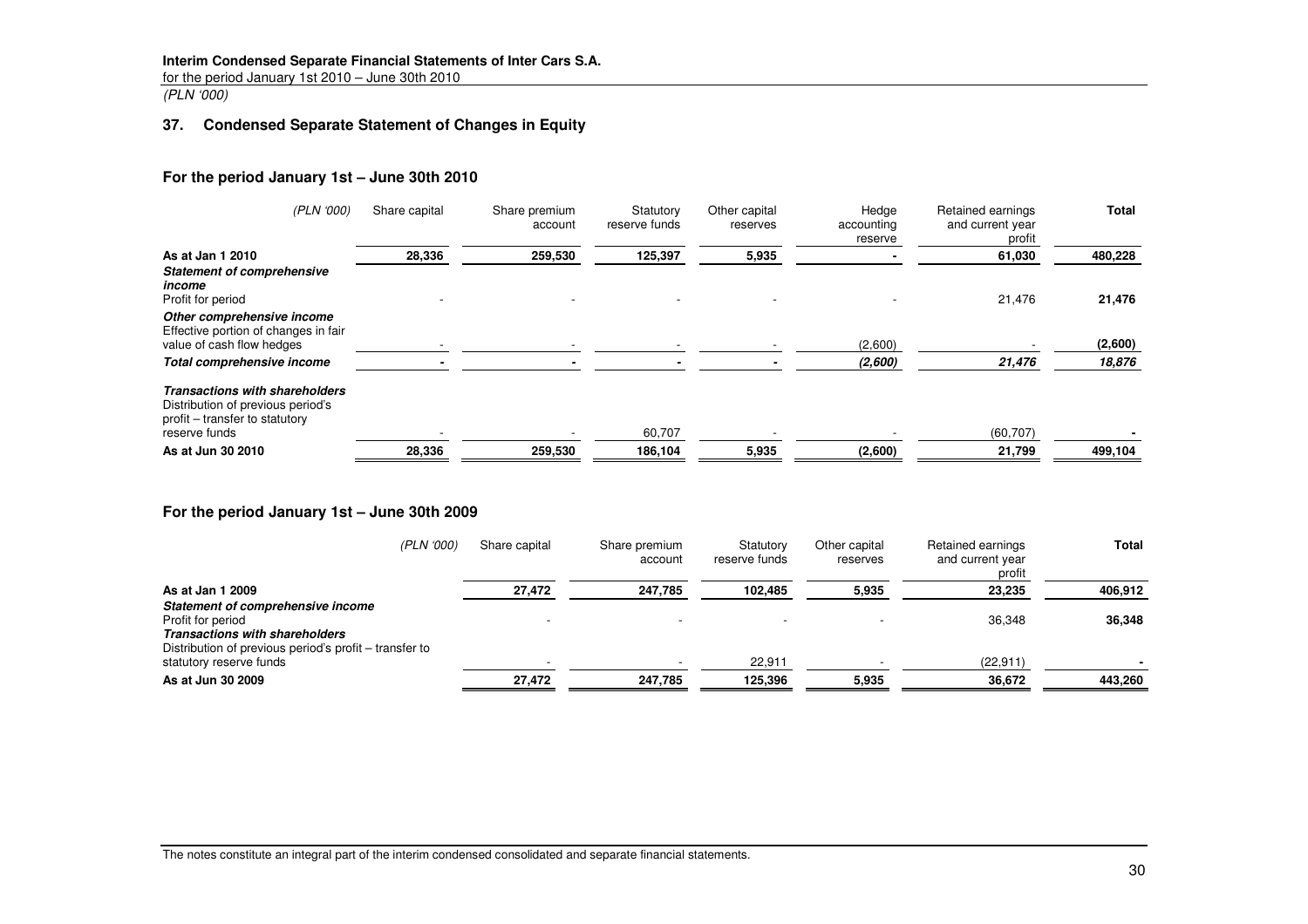for the period January 1st 2010 – June 30th 2010 (PLN '000)

### **38. Condensed Separate Statement of Cash Flows**

| (PLN '000)                                                             | Jan 1- Jun 30<br>2010 | Jan 1– Jun 30<br>2009 |
|------------------------------------------------------------------------|-----------------------|-----------------------|
| Cash flows from operating activities                                   |                       |                       |
| Profit before tax                                                      | 25,720                | 43,777                |
| Adjustments, including:                                                |                       |                       |
| Depreciation and amortisation                                          | 14,735                | 12,854                |
| Foreign exchange (gains)/losses                                        | 175                   | (7, 491)              |
| (Gain)/loss on sale of property, plant and equipment                   | (418)                 | (100)                 |
| Net interest                                                           | 11,550                | 10,960                |
| Other adjustments, net                                                 | (3)                   | (619)                 |
| Cash flows from operating activities before changes in working capital | 51,759                | 59,381                |
| Change in inventories                                                  | (44, 832)             | (7, 380)              |
| Change in receivables                                                  | (16, 715)             | (40, 951)             |
| Change in current liabilities                                          | 73,418                | 59,439                |
| Cash generated by operating activities                                 | 63,630                | 70,489                |
| Corporate income tax paid                                              | (2, 190)              | (5,369)               |
| Net cash provided by (used in) operating activities                    | 61,440                | 65,120                |
| Cash flows from investing activities                                   |                       |                       |
| Sale of intangible assets and property, plant and equipment            | 970                   | 5,781                 |
| Acquisition of intangible assets and property, plant and equipment     | (4,920)               | (16, 111)             |
| Acquisition of interests in associated undertakings, subordinated      |                       |                       |
| undertakings                                                           | (300)                 |                       |
| Repayment of loans advanced                                            | 4,784                 | 8,952                 |
| Loans advanced                                                         | (4,570)               | (5,873)               |
| Interest received                                                      | 431                   | 1,636                 |
| Net cash provided by (used in) investing activities                    | (3,605)               | (5,615)               |
| Cash flows from financing activities                                   |                       |                       |
| (Decrease)/increase in loans, borrowings and debt securities           | (25,000)              | 25,000                |
| Interest paid                                                          | (14, 873)             | (12,903)              |
| Decrease in finance lease liabilities                                  | (3, 417)              | (4,904)               |
| Decrease in loans and borrowings                                       | (994)                 | (58, 269)             |
| Net cash provided by (used in) financing activities                    | (44,284)              | (51, 076)             |
|                                                                        |                       |                       |
| Net change in cash and cash equivalents                                | 13,551                | 8,429                 |
|                                                                        |                       |                       |
| Cash and cash equivalents at beginning of period                       | 11,613                | 12,780                |
| Cash and cash equivalents at end of period                             | 25,164                | 21,209                |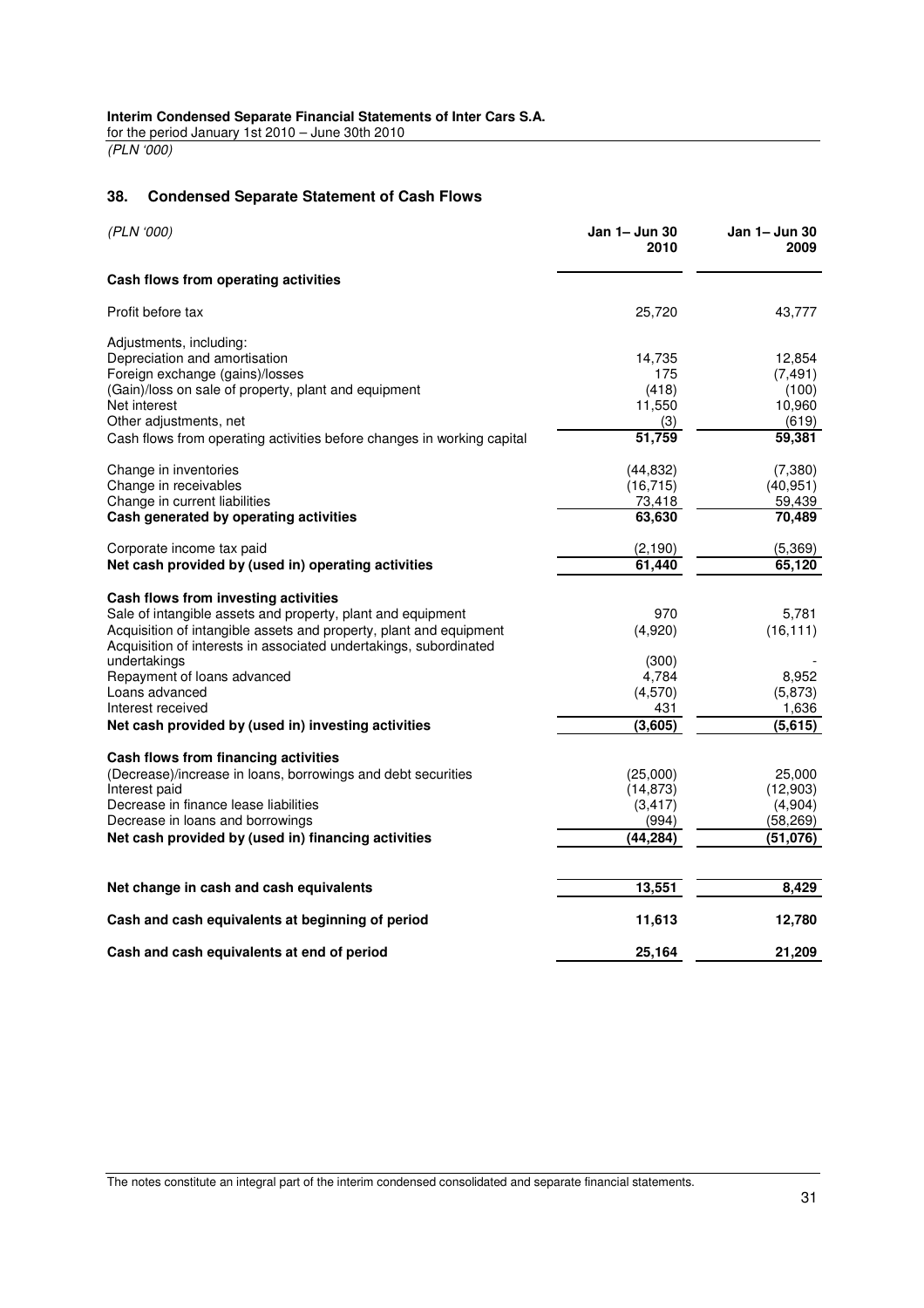for the period January 1st 2010 – June 30th 2010 (PLN '000)

#### **39. Investments in Subordinated Undertakings**

| Investments in subordinated undertakings as at Dec 31 2009        | 37,240 |
|-------------------------------------------------------------------|--------|
| Share capital increase at Lauber Sp. z o.o.                       | 300    |
| Reversal of impairment losses on shares in JC Auto s.r.l. (Italy) | 2.948  |
| Reversal of impairment losses on Armatus Sp. z o.o.               | 798    |
| Investments in subordinated undertakings as at Jun 30 2010        | 41.286 |

Given the companies' good financial performance, growing turnovers and performance of budgets, in H1 2010 the Company reversed the impairment losses previously recognised on shares in JC Auto s.r.l., Italy (PLN 2,948 thousand) and Armatus Sp. z o.o. (PLN 798 thousand).

However, the positive effect of the reversal was offset due to the recognition of an impairment loss in a similar amount on receivables from related undertaking JC Auto s.r.o. (Czech Republic). As at December 31st 2009, the Company carried an impairment loss for the full value of the shares in JC Auto s.r.o.

#### **40. Related-Party Transactions in the Condensed Separate Financial Statements**

| Receivables from subsidiaries                   | <b>Jun 30 2010</b> | Dec 31 2009 |
|-------------------------------------------------|--------------------|-------------|
| Inter Cars Ukraine                              | 24.801             | 26,699      |
| Lauber Sp. z o.o.                               | 1,255              | 2,150       |
| Inter Cars Ceska Republika                      | 33,194             | 27,645      |
| Inter Cars Slovenska Republika                  | 8,412              | 8,113       |
| Feber Sp. z o.o.                                | 7,459              | 7,331       |
| Inter Cars Lithuania                            | 10,794             | 8,166       |
| IC Development & Finance Sp. z o.o.             | .217               | 215         |
| JC Auto s.r.l.                                  | 10,310             | 7,554       |
| Inter Cars d.o.o.                               | 26,894             | 20,725      |
| JC Auto S.A.                                    | 5,701              | 5,644       |
| INTER CARS Hungária Kf.                         | 17,873             | 13,131      |
| JC Auto s.r.o.                                  | 7,808              | 8,246       |
| Inter Cars Romania s.r.l.                       | 14,673             | 8,039       |
| Armatus sp. z o.o.                              | 137                | 88          |
| Receivables from subsidiaries, gross            | 169,528            | 143,746     |
| Impairment loss on receivables (JC Auto s.r.o.) | (3,746)            |             |
| Receivables from subsidiaries, net              | 165,782            | 143,746     |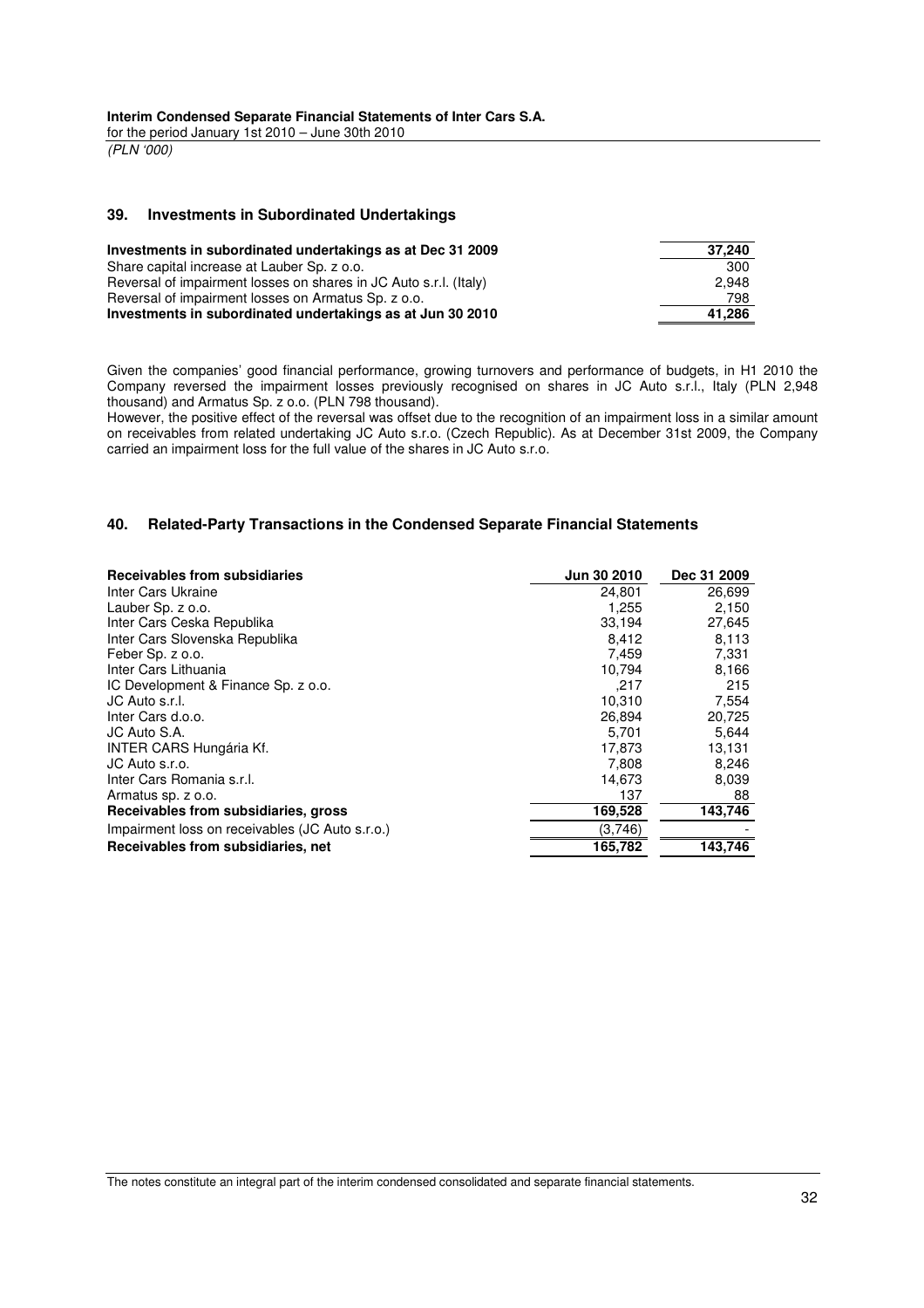### **Interim Condensed Separate Financial Statements of Inter Cars S.A.**

for the period January 1st 2010 – June 30th 2010

(PLN '000)

| Liabilities to subsidiaries         | Jun 30 2010            | Dec 31 2009            |
|-------------------------------------|------------------------|------------------------|
| Inter Cars Ukraine                  |                        |                        |
| Q-Service Sp. z o.o.                | 20,479                 | 14,756                 |
| Lauber Sp. z o.o.                   | 1,399                  | 1,491                  |
| Inter Cars Ceska Republika          | 2,141                  | 481                    |
| Inter Cars Slovenska Republika      | 447                    | 260                    |
| Feber Sp. z o.o.                    | 7                      |                        |
| Inter Cars Lithuania                | 40                     | 5                      |
| IC Development & Finance Sp. z o.o. | 43                     | 59                     |
| JC Auto s.r.l.                      | 26                     |                        |
| Inter Cars d.o.o.                   | 77                     | 53                     |
| JC Auto S.A.                        | 2,300                  | 896                    |
| <b>INTER CARS Hungária Kft.</b>     | 381                    | 377                    |
| Inter Cars Romania s.r.l.           | 463                    | 61                     |
| JC Auto s.r.o.                      | 3,566                  | 3,534                  |
|                                     | 31,370                 | 21,974                 |
| Sales revenue                       | Jan 1 – Jun 30<br>2010 | Jan 1 – Jun 30<br>2009 |
| Inter Cars Ukraina                  | 8,904                  | 8,800                  |
| Q-Service Sp. Z o.o.                | 155                    |                        |
| Lauber Sp. Z o.o.                   | 1,829                  | 1,057                  |
| Inter Cars Ceska Republika          | 15,907                 | 15,040                 |
| Inter Cars Slovenska Republika      | 22,841                 | 19,139                 |
| Feber Sp. Z o.o.                    | 171                    | 30                     |
| Inter Cars Lithuania                | 15,203                 | 7,244                  |
| IC Development & Finance Sp. Z o.o. |                        |                        |

| Feber Sp. Z o.o.                    | 171    | 30     |
|-------------------------------------|--------|--------|
| Inter Cars Lithuania                | 15.203 | 7.244  |
| IC Development & Finance Sp. Z o.o. |        |        |
| JC Auto s.r.l.                      | 4.411  | 3,495  |
| Inter Cars d.o.o.                   | 6,627  | 5,879  |
| JC Auto S.A.                        | 5      | 1,060  |
| <b>INTER CARS Hungária Kf.</b>      | 4.247  | 5,568  |
| Inter Cars Romania s.r.l.           | 9.971  | 4,050  |
| Armatus sp. z o.o.                  | 143    |        |
|                                     | 90.416 | 71,364 |
|                                     |        |        |

|                                     | Jan 1 – Jun 30 | Jan 1 – Jun 30 |
|-------------------------------------|----------------|----------------|
| Purchase of goods and services      | 2010           | 2009           |
| Q-Service Sp. z o.o.                | 24,881         | 23,208         |
| Lauber Sp. z o.o.                   | 8.272          | 5,989          |
| Inter Cars Ceska Republika          | 1,606          | 1.629          |
| Inter Cars Slovenska Republika      | 179            | 112            |
| Feber Sp. z o.o.                    | 852            | 1.240          |
| Inter Cars Lithuania                | 113            | 292            |
| IC Development & Finance Sp. z o.o. | 441            | 105            |
| JC Auto s.r.l.                      | 25             | 15             |
| Inter Cars d.o.o.                   | 23             | 20             |
| JC Auto S.A.                        | 1,672          | 204            |
| INTER CARS Hungária Kf.             |                | 15             |
| Inter Cars Romania s.r.l.           | 390            |                |
|                                     | 38.454         | 32.829         |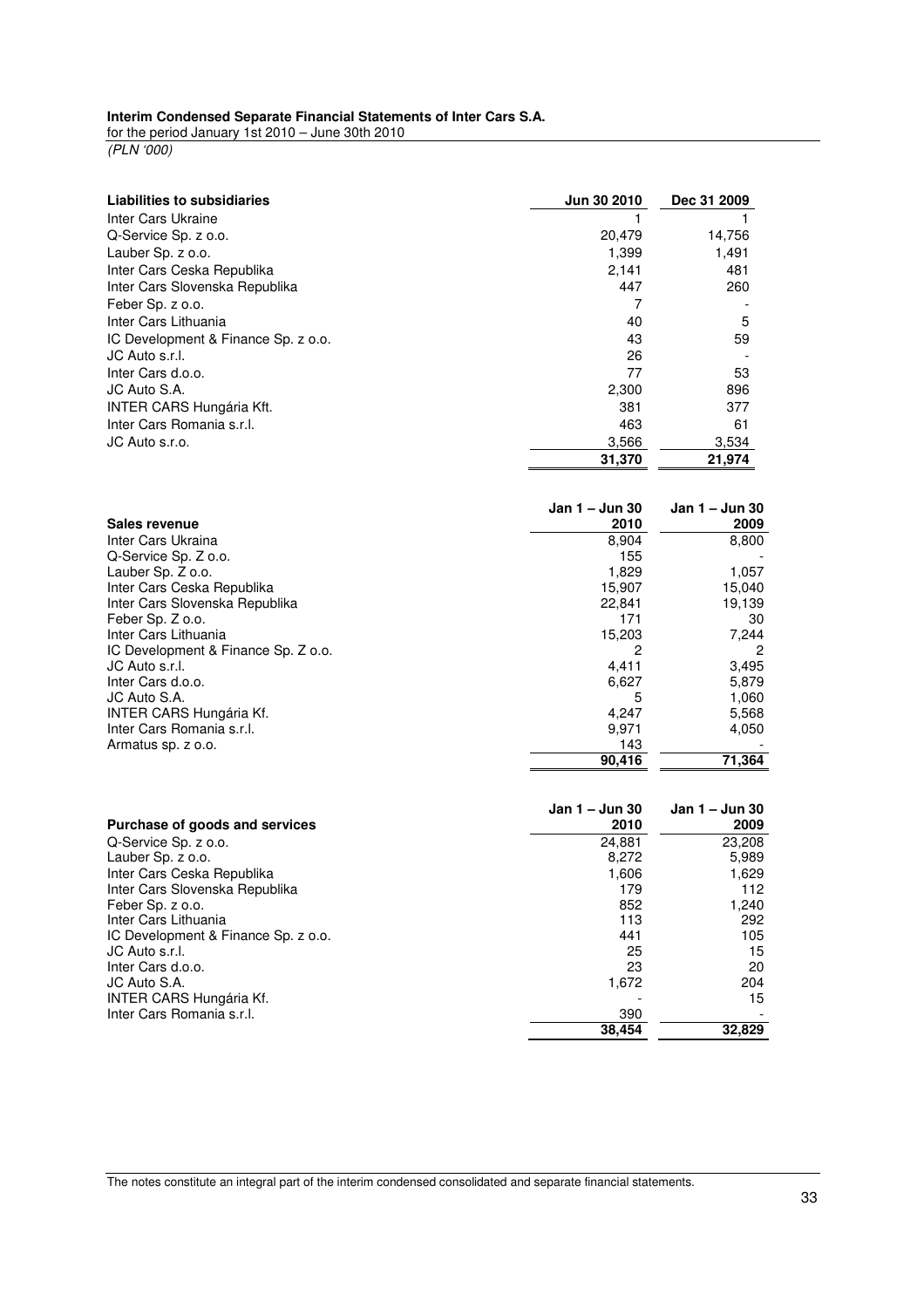#### **Interim Condensed Separate Financial Statements of Inter Cars S.A.**

for the period January 1st 2010 – June 30th 2010 (PLN '000)

| Amounts receivable and payable under loans<br>Receivables from subsidiaries | Jun 30 2010 | Dec 31 2009 |
|-----------------------------------------------------------------------------|-------------|-------------|
| Feber Sp. z o.o.                                                            | 43.045      | 37,957      |
| IC Development & Finance Sp. z o.o.                                         | 44.692      | 42.785      |
| Lauber Sp. z o.o.                                                           | 4.861       | 4,394       |
| Inter Cars Romania s.r.l.                                                   | 710         | 718         |
|                                                                             | 93,308      | 85,854      |
| Liabilities to subsidiaries<br>Armatus Sp. z o.o.                           | 969         | 955         |
|                                                                             | 969         | 955         |

| <b>Issued quarantees and sureties</b> | <b>Jun 30 2010</b> | Dec 31 2009 |
|---------------------------------------|--------------------|-------------|
| Inter Cars Ukraine                    | 415                |             |
| Lauber Sp. z o.o.                     | 197                | 197         |
| Inter Cars Ceska Republika            | 4.146              | 4.108       |
| Inter Cars Slovenska Republika        |                    | 4.396       |
| Feber Sp. Z o.o.                      | 912                |             |
| Inter Cars Lithuania                  | 415                |             |
| INTER CARS Hungária Kf.               | 3,878              | 4,065       |
|                                       | 9,963              | 12,766      |

#### **Warsaw, August 13th 2010**

Robert Kierzek Krzysztof Oleksowicz

President of the Management Board Member of the Management Board

Krzysztof Soszyński Piotr Kraska

Vice-President of the Management Board Member of the Management Board

Wojciech Milewski **Wojciech Milewski** Julita Pałyska

Member of the Management Board Chief Accountant

-----------------------------

The notes constitute an integral part of the interim condensed consolidated and separate financial statements.

. . . . .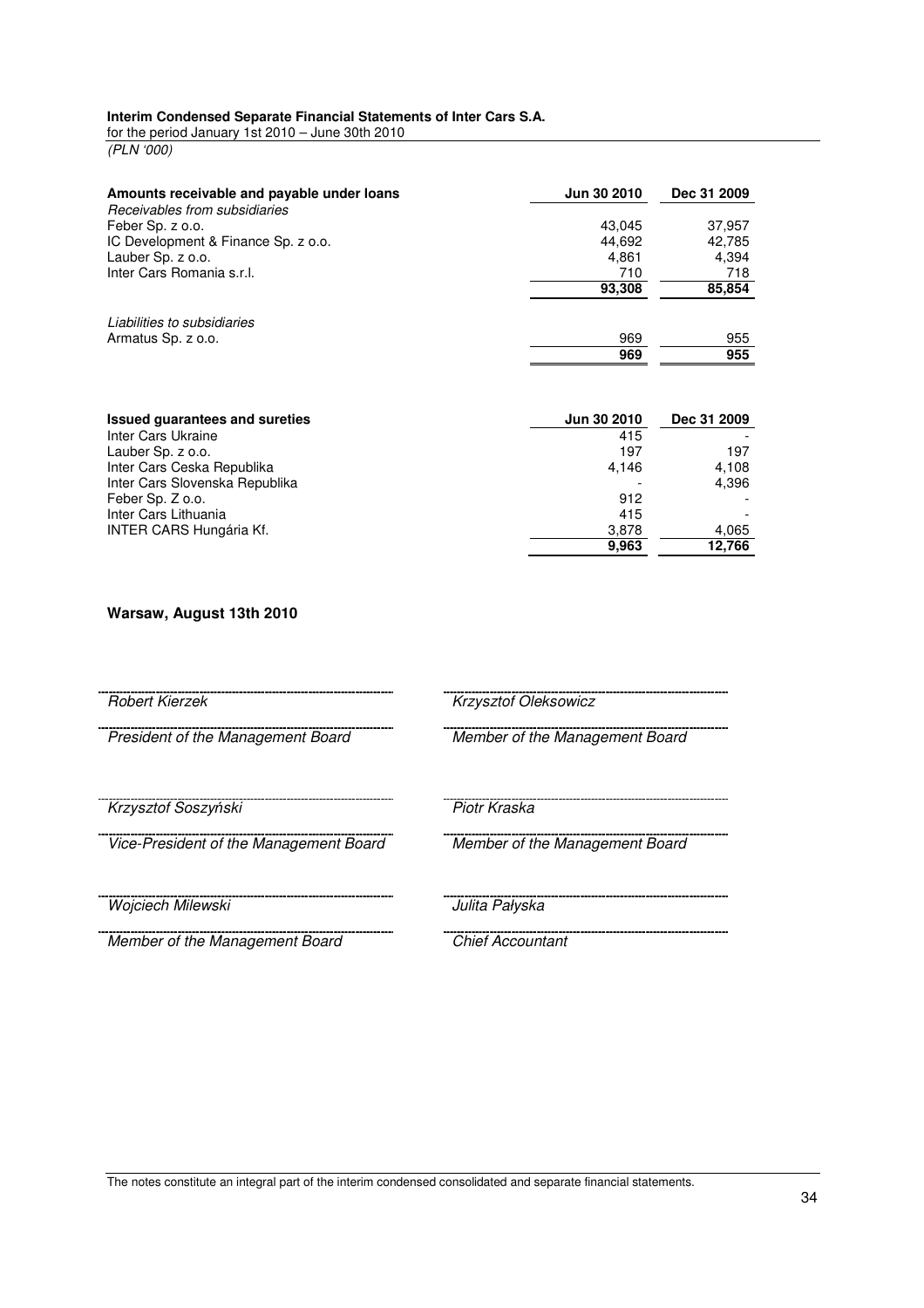

**KPMG Audyt Sp. z o.o.**  ul. Chłodna 51 00-867 Warsaw Poland

Phone No. +48 22 528 11 00 Fax No. +48 22 528 10 09 E-mail: kpmg@kpmg.pl Website: www.kpmg.pl

# **INDEPENDENT AUDITOR'S REPORT ON THE REVIEW OF THE INTERIM CONDENSED CONSOLIDATED FINANCIAL STATEMENTS OF THE INTER CARS GROUP FOR THE PERIOD JANUARY 1ST – JUNE 30TH 2010**

To the Shareholders of Inter Cars S.A.

## *Introduction*

We have reviewed the attached interim condensed consolidated financial statements of the Inter Cars Group, registered office at ul. Powsińska 64, Warsaw, Poland, comprising: condensed consolidated statement of financial position as at June 30th 2010, condensed consolidated statement of comprehensive income, condensed consolidated statement of changes in equity and condensed consolidated statement of cash flows for the period January 1st – June 30th 2010, and the notes.

The Management Board of Inter Cars S.A. is responsible for the preparation and presentation of the interim condensed consolidated financial statements in accordance with International Accounting Standard 34 *Interim Financial Reporting*, as endorsed by the European Union, ("IAS 34") and other applicable regulations. Our responsibility was to present a conclusion concerning the interim condensed consolidated financial statements based on our review.

## *Scope of the Review*

We performed our review in accordance with the Polish Auditing Standard No. 3 *General Rules to Be Followed in Review of Financial Statements/Condensed Financial Statements and Provision of Other Attestation Services* and International Standard on Review Engagements 2410 *Review of Interim Financial Information Performed by the Independent Auditor of the Entity*. A review includes using information obtained, in particular, from persons responsible for an entity's finance and accounting, as well as application of analytical and other review procedures. The scope and method of a review materially differ from the scope of an audit and thus a review does not enable an auditor to obtain assurance that all material issues could be identified, as in the case of a full audit. Accordingly, we are not in a position to issue an audit opinion on the attached financial statements.

KPMG Audyt Sp. z o.o., a Polish limited liability company and a member firm of the KPMG network of register maintained by the District independent member firms affiliated with KPMG International Cooperative ("KPMG International"), a Swiss entity.

The company is entered in the Court for the Capital City of Warsaw, XII Commercial Division of the National Court Register.

KRS 0000104753 Share capital: PLN 125,000 Tax Identification Number (NIP): 526-10-24-841 Industry Identification Number (REGON): 010939471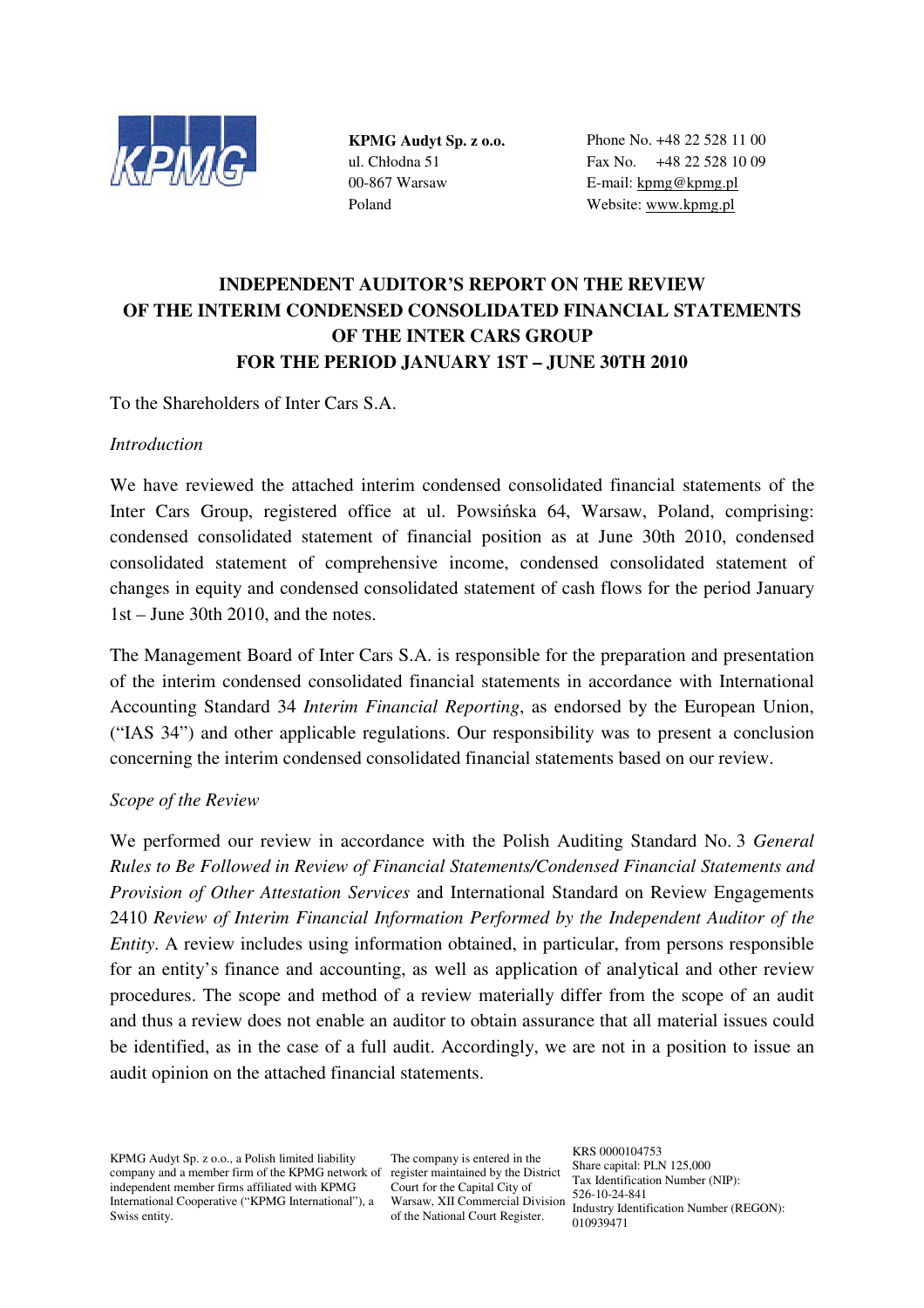### *Conclusion*

The review which we have performed revealed nothing which would cause us to believe that the attached interim condensed consolidated financial statements of the Inter Cars Group have not been prepared, in all material respects, in accordance with IAS 34.

For KPMG Audyt Sp. z o.o. ul. Chłodna 51, 00-867 Warsaw, Poland Qualified auditor of financial statements, Reg. No. 458 *(Illegible signature)*  Qualified Auditor Reg. No. 11505 Jędrzej Szalacha For KPMG Audyt Sp. z o.o. ul. Chłodna 51, 00-867 Warsaw, Poland Qualified auditor of financial statements, Reg. No. 458 *(Illegible signature)*  Qualified Auditor Reg. No. 90048 Mirosław Matusik, Director

August 13th 2010 Warsaw, Poland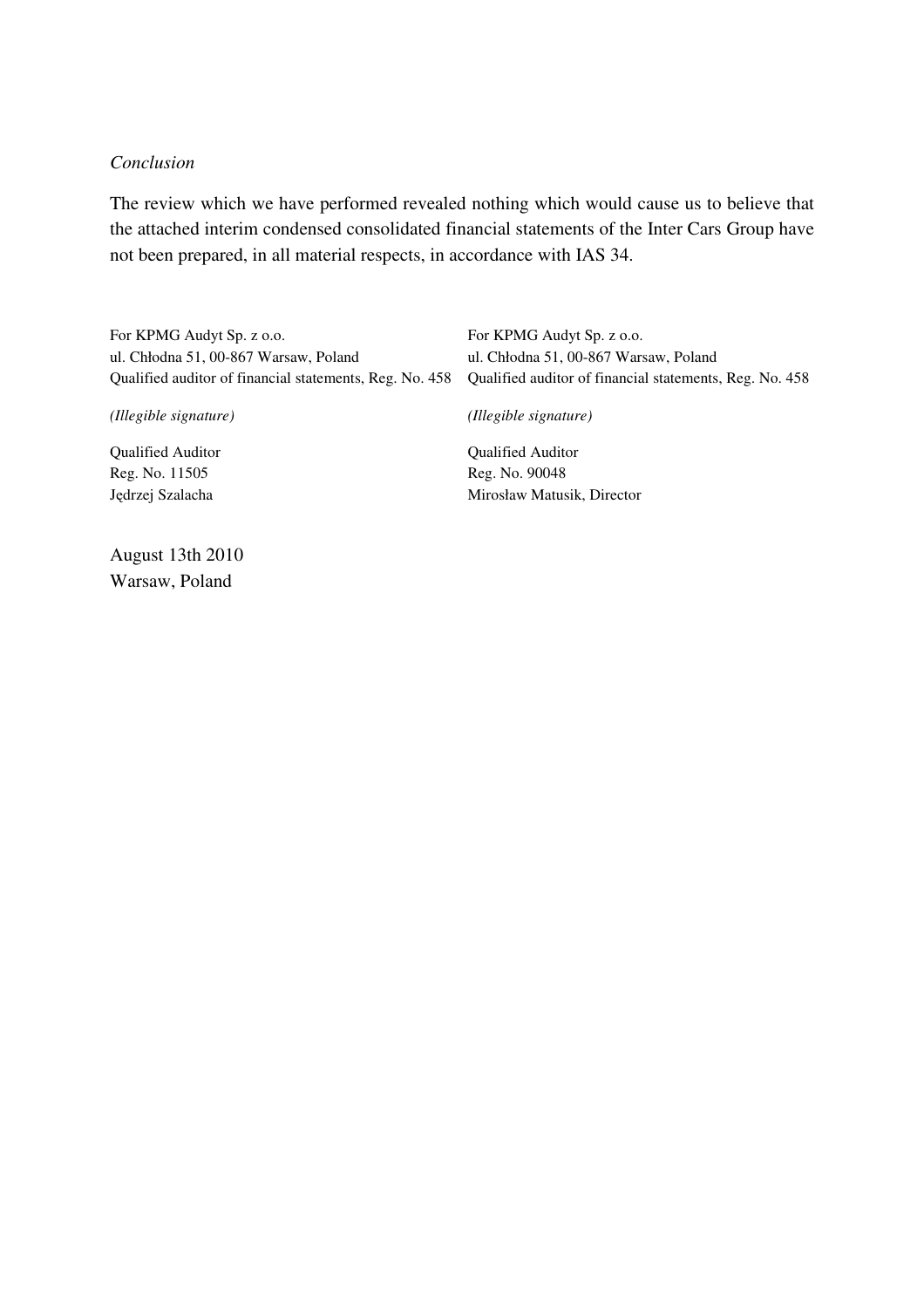

**KPMG Audyt Sp. z o.o.**  ul. Chłodna 51 00-867 Warsaw Poland

Phone No. +48 22 528 11 00 Fax No. +48 22 528 10 09 E-mail: kpmg@kpmg.pl Website: www.kpmg.pl

# **INDEPENDENT AUDITOR'S REPORT ON THE REVIEW OF THE INTERIM CONDENSED SEPARATE FINANCIAL STATEMENTS OF INTER CARS S.A. FOR THE PERIOD JANUARY 1ST – JUNE 30TH 2010**

To the Shareholders of Inter Cars S.A.

## *Introduction*

We have reviewed the attached interim condensed separate financial statements of Inter Cars S.A., registered office at ul. Powsińska 64, Warsaw, Poland, comprising: condensed separate statement of financial position as at June 30th 2010, condensed separate statement of comprehensive income, condensed separate statement of changes in equity and condensed separate statement of cash flows for the period January 1st – June 30th 2010, and the notes.

The Management Board of Inter Cars S.A. is responsible for the preparation and presentation of the interim condensed separate financial statements in accordance with International Accounting Standard 34 *Interim Financial Reporting*, as endorsed by the European Union, ("IAS 34") and other applicable regulations. Our responsibility was to present a conclusion concerning the interim condensed separate financial statements based on our review.

## *Scope of the Review*

We performed our review in accordance with the Polish Auditing Standard No. 3 *General Rules to Be Followed in Review of Financial Statements/Condensed Financial Statements and Provision of Other Attestation Services* and International Standard on Review Engagements 2410 *Review of Interim Financial Information Performed by the Independent Auditor of the Entity*. A review includes using information obtained, in particular, from persons responsible for an entity's finance and accounting, as well as application of analytical and other review procedures. The scope and method of a review materially differs from the scope of an audit and thus a review does not enable an auditor to obtain assurance that all material issues could be identified, as in the case of a full audit. Accordingly, we are not in a position to issue an audit opinion on the attached financial statements.

KPMG Audyt Sp. z o.o., a Polish limited liability company and a member firm of the KPMG network of register maintained by the District independent member firms affiliated with KPMG International Cooperative ("KPMG International"), a Swiss entity.

The company is entered in the Court for the Capital City of Warsaw, XII Commercial Division of the National Court Register.

KRS 0000104753 Share capital: PLN 125,000 Tax Identification Number (NIP): 526-10-24-841 Industry Identification Number (REGON): 010939471